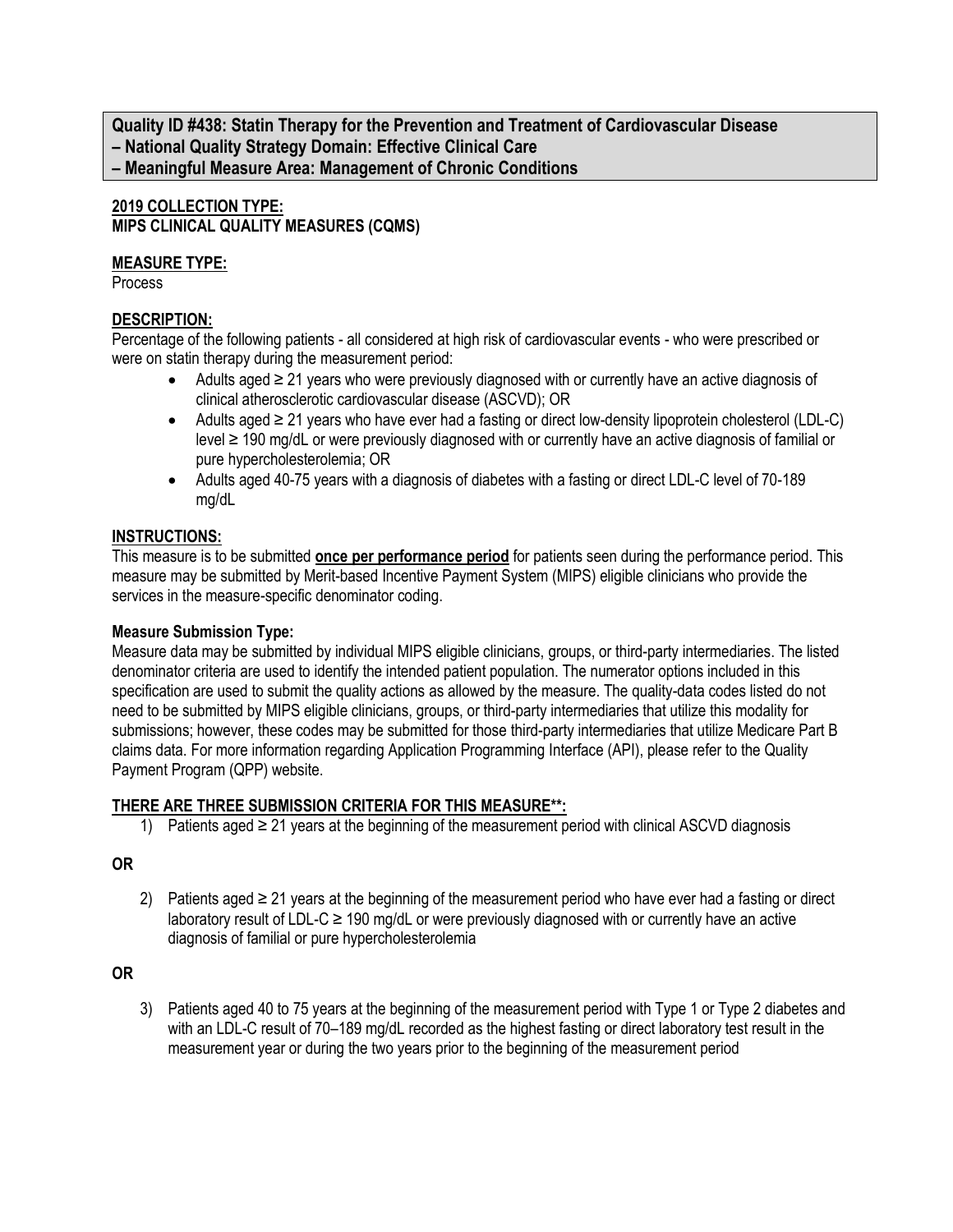\*\*All patients who meet one or more of the following criteria indicated above would be considered at high risk for cardiovascular events under the ACC/AHA guidelines. When submitting this measure, determine if the patient meets denominator eligibility in order of each risk category.

#### **DENOMINATOR (SUBMISSION CRITERIA 1):**

Patients aged ≥ 21 years at the beginning of the measurement period with clinical ASCVD diagnosis

#### **Definitions:**

#### **Clinical Atherosclerotic Cardiovascular Disease (ASCVD) includes:**

- Acute Coronary Syndromes
- History of Myocardial Infarction
- Stable or Unstable Angina
- Coronary or other Arterial Revascularization
- Stroke or Transient Ischemic Attack (TIA)
- Peripheral Arterial Disease of Atherosclerotic Origin

**Lipoprotein Density Cholesterol (LDL-C) result** - A fasting or direct LDL-C laboratory test performed and test result documented in the medical record.

*DENOMINATOR NOTE: \*Signifies that this CPT Category I code is a non-covered service under the Medicare Part B Physician Fee Schedule (PFS). These non-covered services should be counted in the denominator population for MIPS CQMs.*

*Denominator Exclusions should be active during the measurement period.*

#### **DENOMINATOR CRITERIA: (Eligible Cases):**

Patients aged  $\geq 21$  years at the beginning of the measurement period **AND**

**Patient encounter during the performance period (CPT or HCPCS):** 99201, 99202, 99203, 99204, 99205, 99212, 99213, 99214, 99215, 99241\*, 99242\*, 99243\*, 99244\*, 99245\*, 99385\*, 99386\*, 99387\*, 99395\*, 99396\*, 99397\*, 99401\*, 99402\*, 99403\*, 99404\*, 99429\*, G0438, G0439

#### **WITHOUT**

**Telehealth Modifier:** GQ, GT, 95, POS 02

#### **AND**

**Previously diagnosed or have an active diagnosis of Clinical ASCVD:** G9662 **AND NOT DENOMINATOR EXCLUSIONS:**

**Patients who have a diagnosis of pregnancy:** G9778 **OR Patients who are breastfeeding:** G9779 **OR**

**Patients who have a diagnosis of rhabdomyolysis:** G9780

#### **NUMERATOR (SUBMISSION CRITERIA 1):**

Patients who are actively using or who receive an order (prescription) for statin therapy at any point during the measurement period

#### **Definitions:**

**Statin therapy** - Administration of one or more of a group of medications that are used to lower plasma lipoprotein levels in the treatment of hyperlipoproteinemia. Statin Medication Therapy List (NOTE: List does NOT include dosage) is included in the clinical recommendations.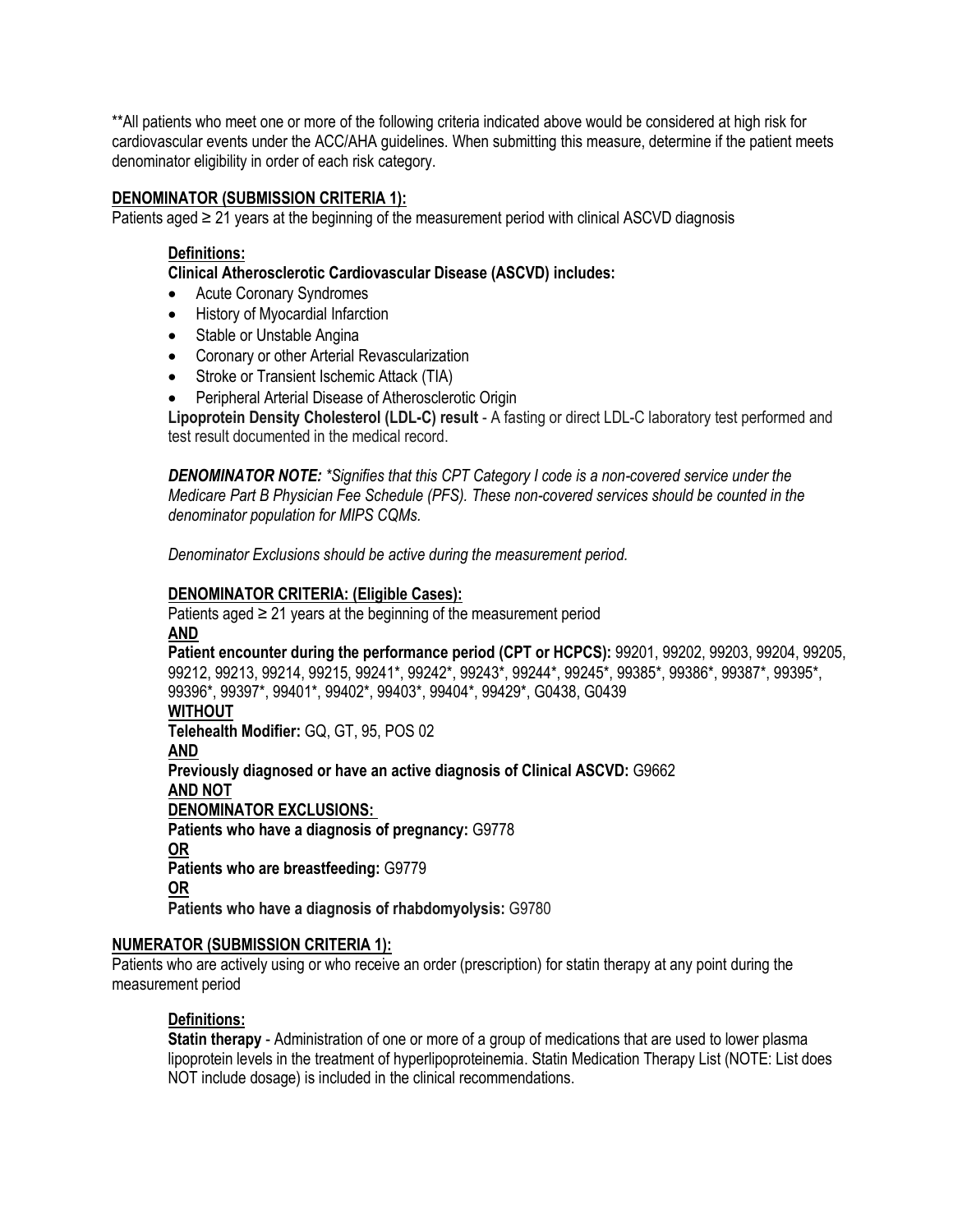#### **Denominator Exceptions**

**Active Liver or Hepatic Disease or Insufficiency –** The following codes are included in the Denominator Exception (G9781) to define liver disease: B15.0, B15.9, B16.0, B16.1, B16.2, B16.9, B17.0, B17.10, B17.11, B17.2, B17.8, B17.9, B18.0, B18.1, B18.2, B18.8, B18.9, B19.0, B19.10, B19.11, B19.20, B19.21, B19.9, K70.0, K70.10, K70.11, K70.2, K70.30, K70.31, K70.40, K70.41, K70.9, K71.0, K71.10, K71.11, K71.2, K71.3, K71.4, K71.50, K71.51, K71.6, K71.7, K71.8, K71.9, K72.00, K72.01, K72.10, K72.11, K72.90, K72.91, K73.0, K73.1, K73.2, K73.8, K73.9, K74.0, K74.1, K74.2, K74.3, K74.4, K74.5, K74.60, K74.69, K75.4, O98.411, O98.412, O98.413, O98.419

#### **End Stage Renal Disease** – N18.6

Some patients may not be appropriate to prescribe or use statin therapy (see exceptions and exclusions below for the complete list).

"Statin intolerance is the inability to tolerate a dose of statin required to reduce a person's CV risk sufficiently from their baseline risk and could result from different statin related side effects including: muscle symptoms, headache, sleep disorders, dyspepsia, nausea, rash, alopecia, erectile dysfunction, gynecomastia, and/or arthritis" (Banach, et al., 2015).

Patients that experience symptoms such as these may prefer not to take or continue statin therapy and therefore may be exempt from the denominator.

*NUMERATOR NOTE: In order to meet the measure, current statin therapy use must be documented in the patient's current medication list or ordered during the measurement period. Only statin therapy meets the measure Numerator criteria (NOT other cholesterol lowering medications). Prescription or order does NOT need to be linked to an encounter or visit; may be called to the pharmacy. Statin medication "samples" provided to patients can be documented as "current statin therapy" if documented in the medication list in health/medical record. Patients who meet the denominator criteria for inclusion but are not prescribed or using statin therapy will NOT meet performance for this measure. Adherence to statin therapy is not calculated in this measure. Denominator Exceptions should be active during the measurement period.*

| <b>OR</b> | <b>Numerator Options:</b><br><b>Performance Met:</b> | Patients who are currently statin therapy users or<br>received an order (prescription) for statin therapy<br>(G9664)                                                                                                                                                                                                                                                                                                              |  |
|-----------|------------------------------------------------------|-----------------------------------------------------------------------------------------------------------------------------------------------------------------------------------------------------------------------------------------------------------------------------------------------------------------------------------------------------------------------------------------------------------------------------------|--|
| <b>OR</b> | <b>Denominator Exception:</b>                        | Documentation of medical reason(s) for not currently<br>being a statin therapy user or receive an order<br>(prescription) for statin therapy (e.g., patient with adverse<br>effect, allergy or intolerance to statin medication therapy,<br>patients who are receiving palliative care, patients with<br>active liver disease or hepatic disease or insufficiency,<br>and patients with end stage renal disease (ESRD)<br>(G9781) |  |
|           | <b>Performance Not Met:</b>                          | Patients who are not currently statin therapy users or did<br>not receive an order (prescription) for statin therapy<br>(G9665)                                                                                                                                                                                                                                                                                                   |  |

#### **DENOMINATOR (SUBMISSION CRITERIA 2):**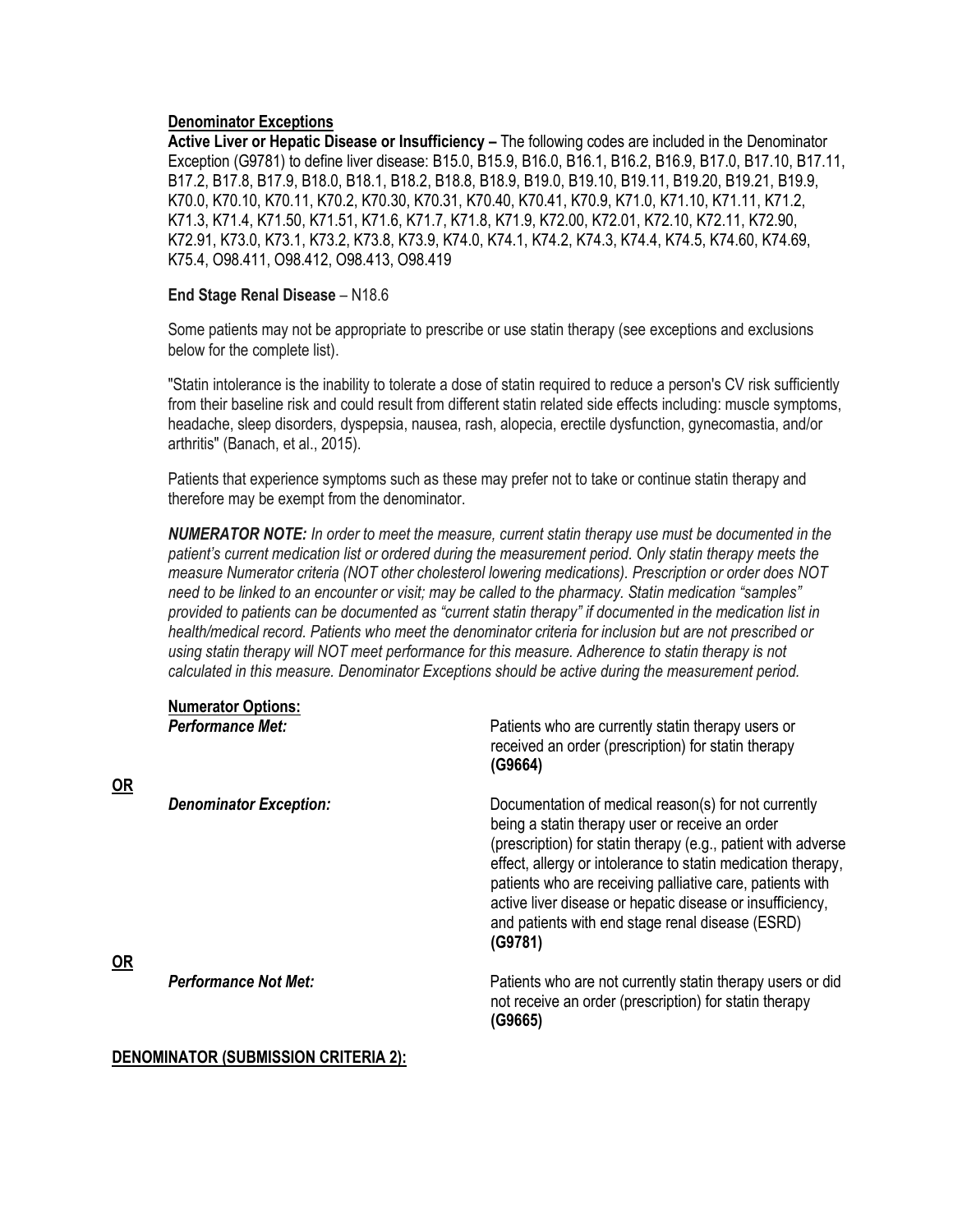Patients aged ≥ 21 years at the beginning of the measurement period who have ever had a fasting or direct laboratory result of LDL-C ≥ 190 mg/dL or were previously diagnosed with or currently have an active diagnosis of familial or pure hypercholesterolemia

#### **Definition:**

**Lipoprotein Density Cholesterol (LDL-C) result -** A fasting or direct LDL-C laboratory test performed and test result documented in the medical record.

*DENOMINATOR NOTE: \*Signifies that this CPT Category I code is a non-covered service under the Medicare Part B Physician Fee Schedule (PFS). These non-covered services should be counted in the denominator population for MIPS CQMs.*

*Denominator Exclusions should be active during the measurement period.*

#### **DENOMINATOR CRITERIA: (Eligible Cases):**

Patient aged  $\geq 21$  years at the beginning of the measurement period **AND Patient encounter during the performance period (CPT):** 99201, 99202, 99203, 99204, 99205, 99212, 99213, 99214, 99215, 99241\*, 99242\*, 99243\*, 99244\*, 99245\*, 99385\*, 99386\*, 99387\*, 99395\*, 99396\*, 99397\*, 99401\*, 99402\*, 99403\*, 99404\*, 99429\*, G0438, G0439 **WITHOUT Telehealth Modifier:** GQ, GT, 95, POS 02 **AND Any fasting or direct LDL-C laboratory test result ≥ 190 mg/dL:** G9663 **OR History of or active diagnosis of familial or pure hypercholesterolemia:** G9782 **AND NOT DENOMINATOR EXCLUSIONS: Patients who have a diagnosis of pregnancy:** G9778 **OR Patients who are breastfeeding:** G9779 **OR Patients who have a diagnosis of rhabdomyolysis:** G9780

#### **NUMERATOR (SUBMISSION CRITERIA 2):**

Patients who are actively using or who receive an order (prescription) for statin therapy at any point during the measurement period

#### **Definitions:**

**Statin therapy -** Administration of one or more of a group of medications that are used to lower plasma lipoprotein levels in the treatment of hyperlipoproteinemia.

Statin Medication Therapy List (NOTE: List does NOT include dosage) is included in the clinical recommendations.

#### **Denominator Exceptions**

**Active Liver or Hepatic Disease or Insufficiency** – The following codes are included in the Denominator Exception (G9781) to define liver disease: B15.0, B15.9, B16.0, B16.1, B16.2, B16.9, B17.0, B17.10, B17.11, B17.2, B17.8, B17.9, B18.0, B18.1, B18.2, B18.8, B18.9, B19.0, B19.10, B19.11, B19.20, B19.21, B19.9, K70.0, K70.10, K70.11, K70.2, K70.30, K70.31, K70.40, K70.41, K70.9, K71.0, K71.10, K71.11, K71.2, K71.3, K71.4, K71.50, K71.51, K71.6, K71.7, K71.8, K71.9, K72.00, K72.01, K72.10, K72.11, K72.90, K72.91, K73.0, K73.1, K73.2, K73.8, K73.9, K74.0, K74.1, K74.2, K74.3, K74.4, K74.5, K74.60, K74.69, K75.4, O98.411, O98.412, O98.413, O98.419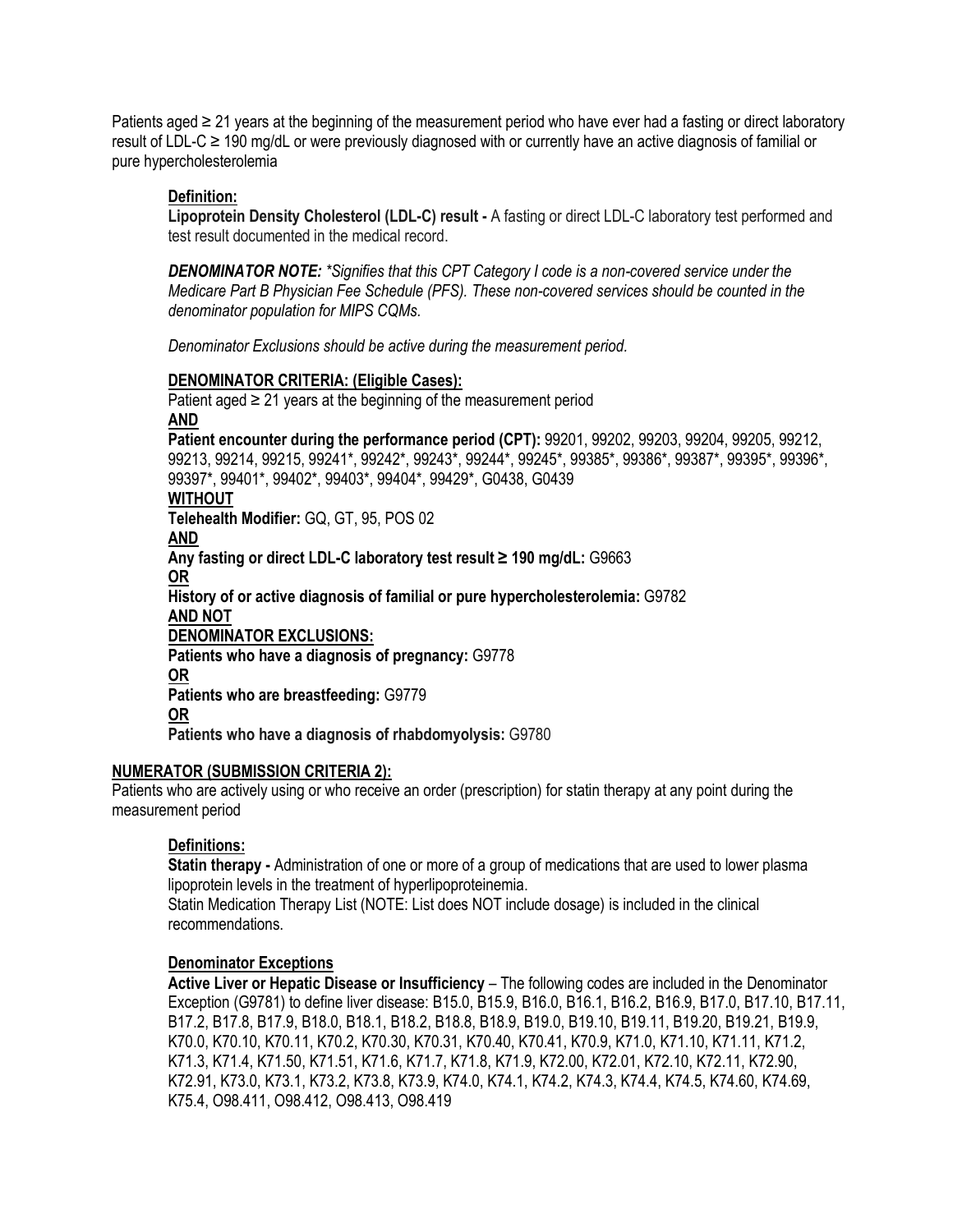#### **End Stage Renal Disease** – N18.6

Some patients may not be appropriate to prescribe or use statin therapy (see exceptions and exclusions below for a complete list).

"Statin intolerance is the inability to tolerate a dose of statin required to reduce a person's CV risk sufficiently from their baseline risk and could result from different statin related side effects including: muscle symptoms, headache, sleep disorders, dyspepsia, nausea, rash, alopecia, erectile dysfunction, gynecomastia, and/or arthritis" (Banach, et al., 2015).

Patients that experience symptoms such as these may prefer not to take or continue statin therapy and therefore may be exempt from the denominator.

*NUMERATOR NOTE: In order to meet the measure, current statin therapy use must be documented in the patient's current medication list or ordered during the measurement period. Only statin therapy meets the measure Numerator criteria (NOT other cholesterol lowering medications). Prescription or order does NOT need to be linked to an encounter or visit; may be called to the pharmacy. Statin medication "samples" provided to patients can be documented as "current statin therapy" if documented in the medication list in health/medical record. Patients who meet the denominator criteria for inclusion but are not prescribed or using statin therapy will NOT meet performance for this measure. Adherence to statin therapy is not calculated in this measure. Denominator Exceptions should be active during the measurement period.*

| Numerator Options:            |                                                                                                                                                                                                                                                                                                                                                                                                                                   |
|-------------------------------|-----------------------------------------------------------------------------------------------------------------------------------------------------------------------------------------------------------------------------------------------------------------------------------------------------------------------------------------------------------------------------------------------------------------------------------|
| <b>Performance Met:</b>       | Patients who are currently statin therapy users or<br>received an order (prescription) for statin therapy<br>(G9664)                                                                                                                                                                                                                                                                                                              |
| <b>OR</b>                     |                                                                                                                                                                                                                                                                                                                                                                                                                                   |
| <b>Denominator Exception:</b> | Documentation of medical reason(s) for not currently<br>being a statin therapy user or receive an order<br>(prescription) for statin therapy (e.g., patient with adverse<br>effect, allergy or intolerance to statin medication therapy,<br>patients who are receiving palliative care, patients with<br>active liver disease or hepatic disease or insufficiency,<br>and patients with end stage renal disease (ESRD)<br>(G9781) |
| <b>OR</b>                     |                                                                                                                                                                                                                                                                                                                                                                                                                                   |
| <b>Performance Not Met:</b>   | Patients who are not currently statin therapy users or did<br>not receive an order (prescription) for statin therapy<br>(G9665)                                                                                                                                                                                                                                                                                                   |

#### **DENOMINATOR (SUBMISSION CRITERIA 3):**

**Numerator Options:**

Patients aged 40 to 75 years at the beginning of the measurement period with Type 1 or Type 2 diabetes and with a LDL-C result of 70–189 mg/dL recorded as the highest fasting or direct laboratory test result in the measurement year or during the two years prior to the beginning of the measurement period

#### **Definition:**

**Lipoprotein Density Cholesterol (LDL-C) result -** A fasting or direct LDL-C laboratory test performed and test result documented in the medical record.

*DENOMINATOR NOTE: \*Signifies that this CPT Category I code is a non-covered service under the Medicare Part B Physician Fee Schedule (PFS). These non-covered services should be counted in the denominator population for MIPS CQMs.*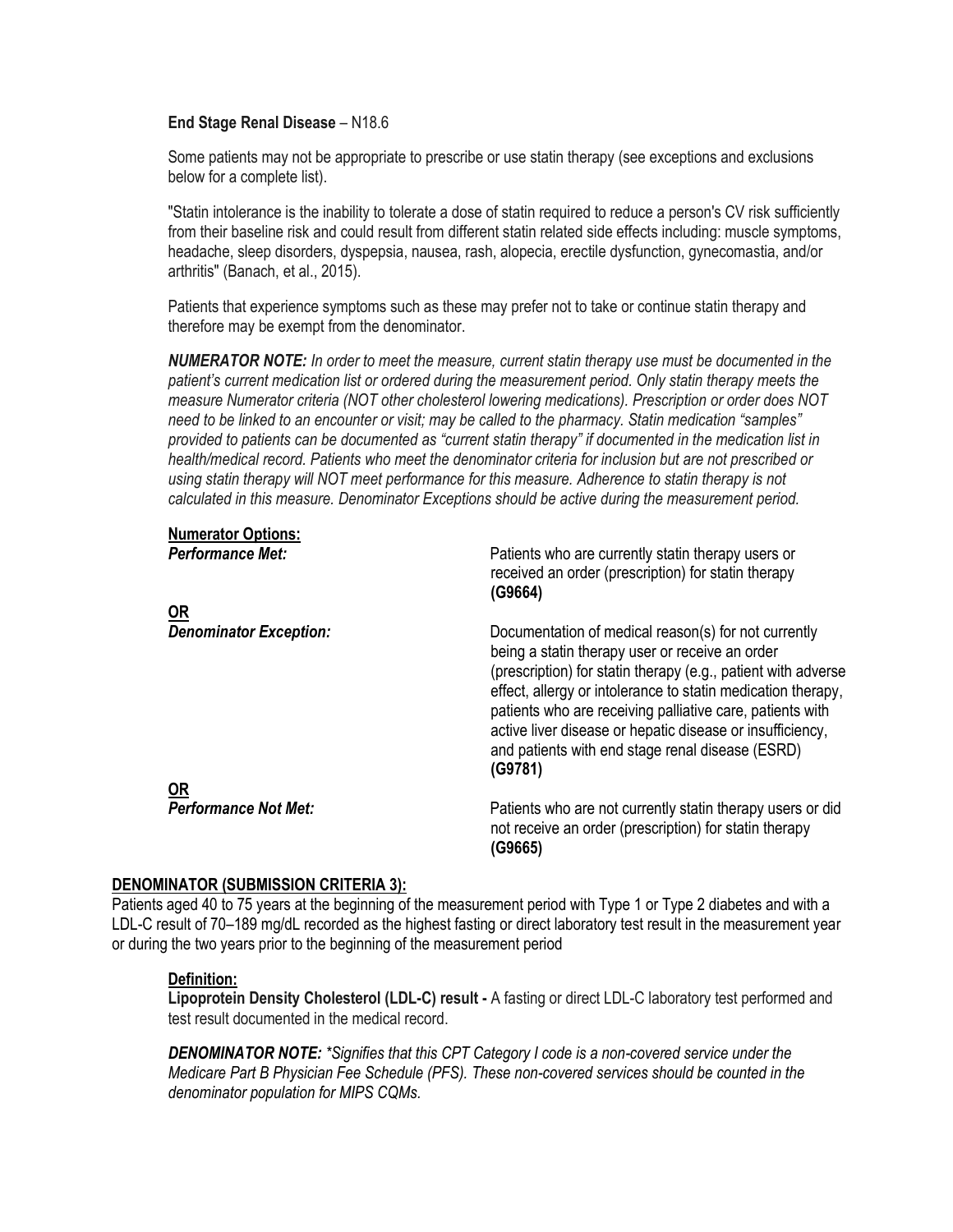*Denominator Exclusions should be active during the measurement period.*

#### **DENOMINATOR CRITERIA: (Eligible Cases):**

Patients aged 40 through 75 years at the beginning of the measurement period **AND**

**Type 1 or Type 2 diabetes diagnosis (ICD-10-CM):** E10.10, E10.11, E10.21, E10.22, E10.29, E10.311, E10.319, E10.321, E10.329, E10.331, E10.339, E10.341, E10.349, E10.351, E10.359, E10.3211, E10.3212, E10.3213, E10.3219, E10.3291, E10.3292, E10.3293, E10.3299, E10.3311, E10.3312, E10.3313, E10.3319, E10.3391, E10.3392, E10.3393, E10.3399, E10.3411, E10.3412, E10.3413, E10.3419, E10.3491, E10.3492, E10.3493, E10.3499, E10.3511, E10.3512, E10.3513, E10.3519, E10.3521, E10.3522, E10.3523, E10.3529, E10.3531, E10.3532, E10.3533, E10.3539, E10.3541, E10.3542, E10.3543, E10.3549, E10.3551, E10.3552, E10.3553, E10.3559, E10.3591, E10.3592, E10.3593 E10.3599, E10.36, E10.37X1, E10.37X2, E10.37X3, E10.37X9, E10.39, E10.40, E10.41, E10.42, E10.43, E10.44, E10.49, E10.51, E10.52, E10.59, E10.610, E10.618, E10.620, E10.621, E10.622, E10.628, E10.630, E10.638, E10.641, E10.649, E10.65, E10.69, E10.8, E10.9, E11.00, E11.01,E11.10, E11.11, E11.21, E11.22, E11.29, E11.311, E11.319, E11.3211, E11.3212, E11.3213, E11.3219, E11.3291, E11.3292, E11.3293, E11.3299, E11.3311, E11.3312, E11.3313, E11.3319, E11.3391, E11.3392, E11.3393, E11.3399, E11.3411, E11.3412, E11.3413, E11.3419, E11.3491, E11.3492, E11.3493, E11.3499, E11.3511, E11.3512, E11.3513, E11.3519, E11.3521, E11.3522, E11.3523, E11.3529, E11.3531, E11.3532, E11.3533, E11.3539, E11.3541, E11.3542, E11.3543, E11.3549, E11.3551, E11.3552, E11.3553, E11.3559, E11.3591, E11.3592, E11.3593, E11.3599, E11.36, E11.37X2, E11.37X3, E11.37X9, E11.39, E11.40, E11.41, E11.42, E11.43, E11.44, E11.49, E11.51, E11.52, E11.59, E11.610, E11.618, E11.620, E11.621, E11.622, E11.628, E11.630, E11.638, E11.641, E11.649, E11.65, E11.69, E11.8, E11.9, E13.00, E13.01, E13.10, E13.11, E13.21, E13.22, E13.29, E13.311, E13.319, E13.3211, E13.3212, E13.3213, E13.3219, E13.3291, E13.3292, E13.3293, E13.3299, E13.3311, E13.3312, E13.3313, E13.3319, E13.3391, E13.3392, E13.3393, E13.3399, E13.3411, E13.3412, E13.3413, E13.3419, E13.3491, E13.3492, E13.3493, E13.3499, E13.3511, E13.3512, E13.3513, E13.3519, E13.3521, E13.3522, E13.3523, E13.3529, E13.3531, E13.3532, E13.3533, E13.3539, E13.3541, E13.3542, E13.3543, E13.3549, E13.3551, E13.3552, E13.3553, E13.3559, E13.3591, E13.3592, E13.3593, E13.3599, E13.36, E13.37X1, E13.37X2, E13.37X3, E13.37X9, E13.39, E13.40, E13.41, E13.42, E13.43, E13.44, E13.49, E13.51, E13.52, E13.59, E13.610, E13.618, E13.620, E13.621, E13.622, E13.628, E13.630, E13.638, E13.641, E13.649, E13.65, E13.69, E13.8, E13.9, O24.011, O24.012, O24.013, O24.019, O24.02, O24.03, O24.111, O24.112, O24.113, O24.119, O24.12, O24.13, O24.311, O24.312, O24.313, O24.319, O24.32, O24.33, O24.811, O24.812, O24.813, O24.819, O24.82, O24.83

#### **AND**

**Patient encounter during the performance period (CPT):** 99201, 99202, 99203, 99204, 99205, 99212, 99213, 99214, 99215, 99241\*, 99242\*, 99243\*, 99244\*, 99245\*, 99385\*, 99386\*, 99387\*, 99395\*, 99396\*, 99397\*, 99401\*, 99402\*, 99403\*, 99404\*, 99429\*, G0438, G0439

#### **WITHOUT**

**Telehealth Modifier:** GQ, GT, 95, POS 02

#### **AND**

**The highest fasting or direct LDL-C laboratory test result of 70 –189 mg/dL in the measurement period or two years prior to the beginning of the measurement period:** G9666

# **AND NOT**

**DENOMINATOR EXCLUSIONS:**

**Patients who have a diagnosis of pregnancy:** G9778 **OR**

**Patients who are breastfeeding:** G9779

#### **OR**

**Patients who have a diagnosis of rhabdomyolysis:** G9780

#### **NUMERATOR (SUBMISSION CRITERIA 3):**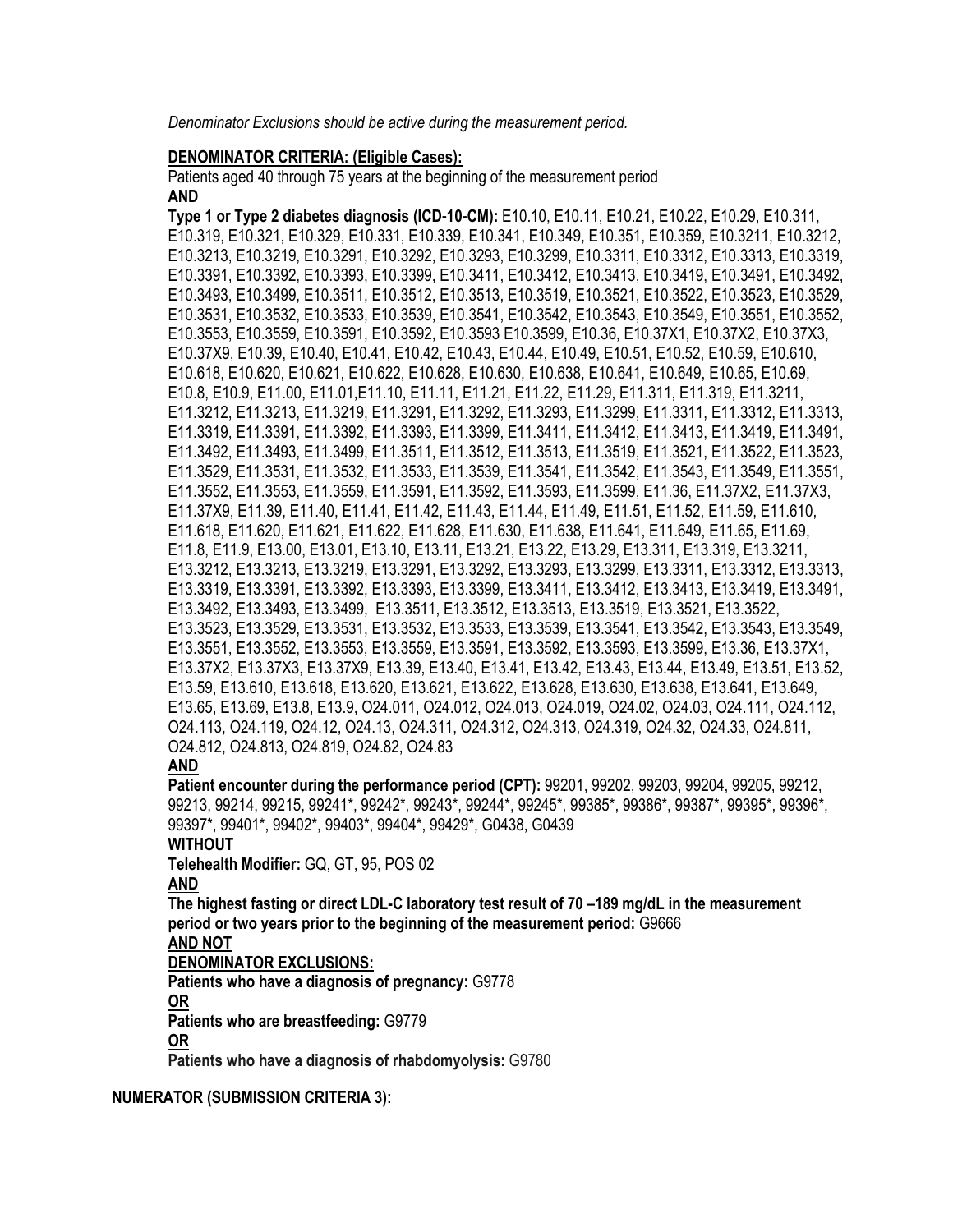Patients who are actively using or who receive an order (prescription) for statin therapy at any point during the measurement period

#### **Definitions:**

**Statin therapy** - Administration of one or more of a group of medications that are used to lower plasma lipoprotein levels in the treatment of hyperlipoproteinemia.

Statin Medication Therapy List (NOTE: List does NOT include dosage) is included in the clinical recommendations.

#### **Denominator Exceptions**

**Active Liver or Hepatic Disease or Insufficiency** – The following codes are included in the Denominator Exception (G9781) to define liver disease: B15.0, B15.9, B16.0, B16.1, B16.2, B16.9, B17.0, B17.10, B17.11, B17.2, B17.8, B17.9,B18.0, B18.1, B18.2, B18.8, B18.9, B19.0, B19.10, B19.11, B19.20, B19.21, B19.9, K70.0, K70.10, K70.11, K70.2, K70.30, K70.31, K70.40, K70.41, K70.9, K71.0, K71.10, K71.11, K71.2, K71.3, K71.4, K71.50, K71.51, K71.6, K71.7, K71.8, K71.9, K72.00, K72.01, K72.10, K72.11, K72.90, K72.91, K73.0, K73.1, K73.2, K73.8, K73.9, K74.0, K74.1, K74.2, K74.3, K74.4, K74.5, K74.60, K74.69, K75.4, O98. 411, O98.412, O98.413, O98.419

#### **End Stage Renal Disease** – N18.6

Some patients may not be appropriate to prescribe or use statin therapy (see exceptions and exclusions below for the complete list).

"Statin intolerance is the inability to tolerate a dose of statin required to reduce a person's CV risk sufficiently from their baseline risk and could result from different statin related side effects including: muscle symptoms, headache, sleep disorders, dyspepsia, nausea, rash, alopecia, erectile dysfunction, gynecomastia, and/or arthritis" (Banach, et al., 2015).

Patients that experience symptoms such as these may prefer not to take or continue statin therapy and therefore may be exempt from the denominator.

*NUMERATOR NOTE: In order to meet the measure, current statin therapy use must be documented in the patient's current medication list or ordered during the measurement period. Only statin therapy meets the measure Numerator criteria (NOT other cholesterol lowering medications). Prescription or order does NOT need to be linked to an encounter or visit; may be called to the pharmacy. Statin medication "samples" provided to patients can be documented as "current statin therapy" if documented in the medication list in health/medical record. Patients who meet the denominator criteria for inclusion but are not prescribed or using statin therapy will NOT meet performance for this measure. Adherence to statin therapy is not calculated in this measure. Denominator Exceptions should be active during the measurement period.*

# **Numerator Options:**

**OR**

Patients who are currently statin therapy users or received an order (prescription) for statin therapy **(G9664)**

**Denominator Exception:** Documentation of medical reason(s) for not currently being a statin therapy user or receive an order (prescription) for statin therapy (e.g., patient with adverse effect, allergy or intolerance to statin medication therapy, patients who are receiving palliative care, patients with active liver disease or hepatic disease or insufficiency, patients with end stage renal disease (ESRD) **(G9781)**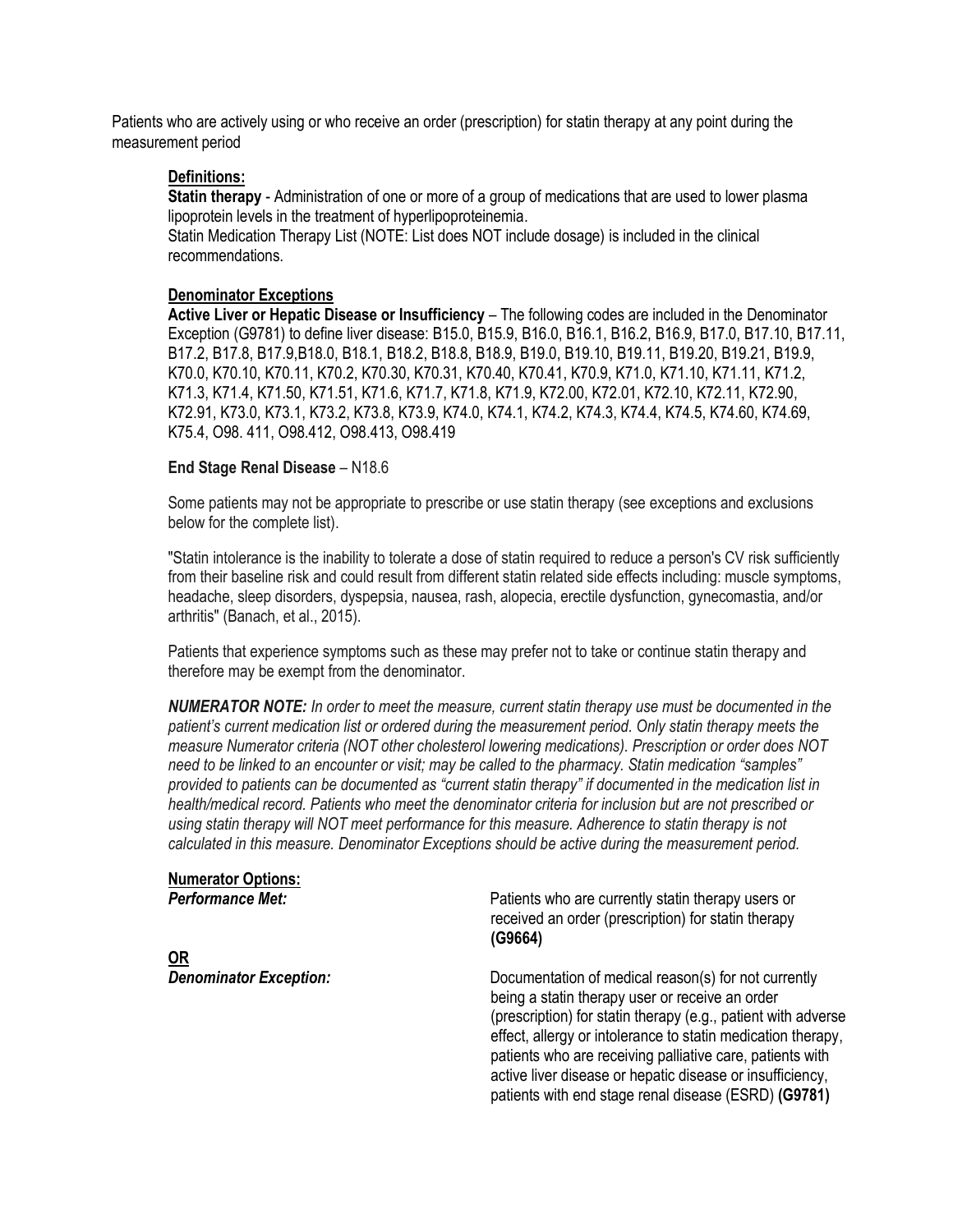**OR**

**OR**

**Denominator Exception:** Documentation of patients with diabetes who have a most recent fasting or direct LDL- C laboratory test result < 70 mg/dL and are not taking statin therapy **(G9783)**

**Performance Not Met: Patients who are not currently statin therapy users or did** not receive an order (prescription) for statin therapy **(G9665)**

#### **RATIONALE:**

"Cardiovascular disease (CVD) is the leading cause of death in the United States, causing approximately 1 of every 7 deaths in the United States in 2011. In 2011, stroke caused approximately 1 of every 20 deaths in the United States and the estimated annual costs for CVD and stroke were \$320.1 billion, including \$195.6 billion in direct costs (hospital services, physicians and other professionals, prescribed medications, home health care, and other medical durables) and \$124.5 billion in indirect costs from lost future productivity (cardiovascular and stroke premature deaths). CVD costs more than any other diagnostic group" (Mozaffarian et al., 2015).

Data collected between 2009 and 2012 indicates that more than 100 million U.S. adults, 20 years or older had total cholesterol levels equal to 200 mg/dL or more, while almost 31 million had levels 240 mg/dL or more (Mozaffarian et al., 2015). Elevated blood cholesterol is a major risk factor for CVD and statin therapy has been associated with a reduced risk of CVD. Numerous randomized trials have demonstrated that treatment with a statin reduces LDL-C, and reduces the risk of major cardiovascular events by approximately 20 percent (Ference, 2015).

In 2013, guidelines on the treatment of blood cholesterol to reduce atherosclerotic cardiovascular risk in adults were published (see Stone et al., 2013 ACC/AHA Guideline on the Treatment of Blood Cholesterol to Reduce Atherosclerotic Cardiovascular Risk in Adults: a Report of the American College of Cardiology [ACC]/American Heart Association [AHA] Task Force on Practice Guidelines). This guideline was published by an Expert Panel, which synthesized evidence from randomized controlled trials to identify people most likely to benefit from cholesterollowering therapy. The ACC/AHA Guideline recommendations are intended to provide a strong evidence-based foundation for the treatment of blood cholesterol for the primary and secondary prevention and treatment of Atherosclerotic Cardiovascular Disease(ASCVD) in adult men and women (21 years of age or older). The document concludes the addition of statin therapy reduces the risk of ASCVD among high-risk individuals, defined as follows: individuals with clinical ASCVD, with LDL-C ≥ 190 mg/dL, or with diabetes and LDL-C 70-189 mg/dL) (Stone et al., 2013).

However, one study that surveyed U.S. cardiovascular practices participating in the PINNACLE registry, found that 32.4 percent of patients with an indication for statins under the 2013 ACC/AHA cholesterol guidelines were not currently receiving them (Maddox et al., 2014). Although, systematic evidence review found that statins are safe drugs with low incidence of conditions or diseases attributable to statin use (Law et al., 2006). Overall, the Statin Safety Expert Panel that participated in an NLA Statin Safety Task Force meeting in October 2013 reaffirms the general safety of statin therapy. The panel members concluded that for most patients requiring statin therapy, the potential benefits of statin therapy outweigh the potential risks. In general terms, the benefits of statins to prevent non-fatal myocardial infarction, revascularization, stroke, and CVD mortality, far outweighs any potential harm related to the drug (Jacobson, 2014).

#### **CLINICAL RECOMMENDATION STATEMENTS:**

This electronic clinical quality measure is intended to align with the 2013 ACC/AHA Guideline on the Treatment of Blood Cholesterol (Stone et al. 2013), which indicates the use of statins as the first line of cholesterol-lowering medication therapy to lower the risk of ASCVD among at-risk populations.

**Recommendations for Treatment of Blood Cholesterol to Reduce Atherosclerotic Cardiovascular Risk in Adults—Statin Treatment:**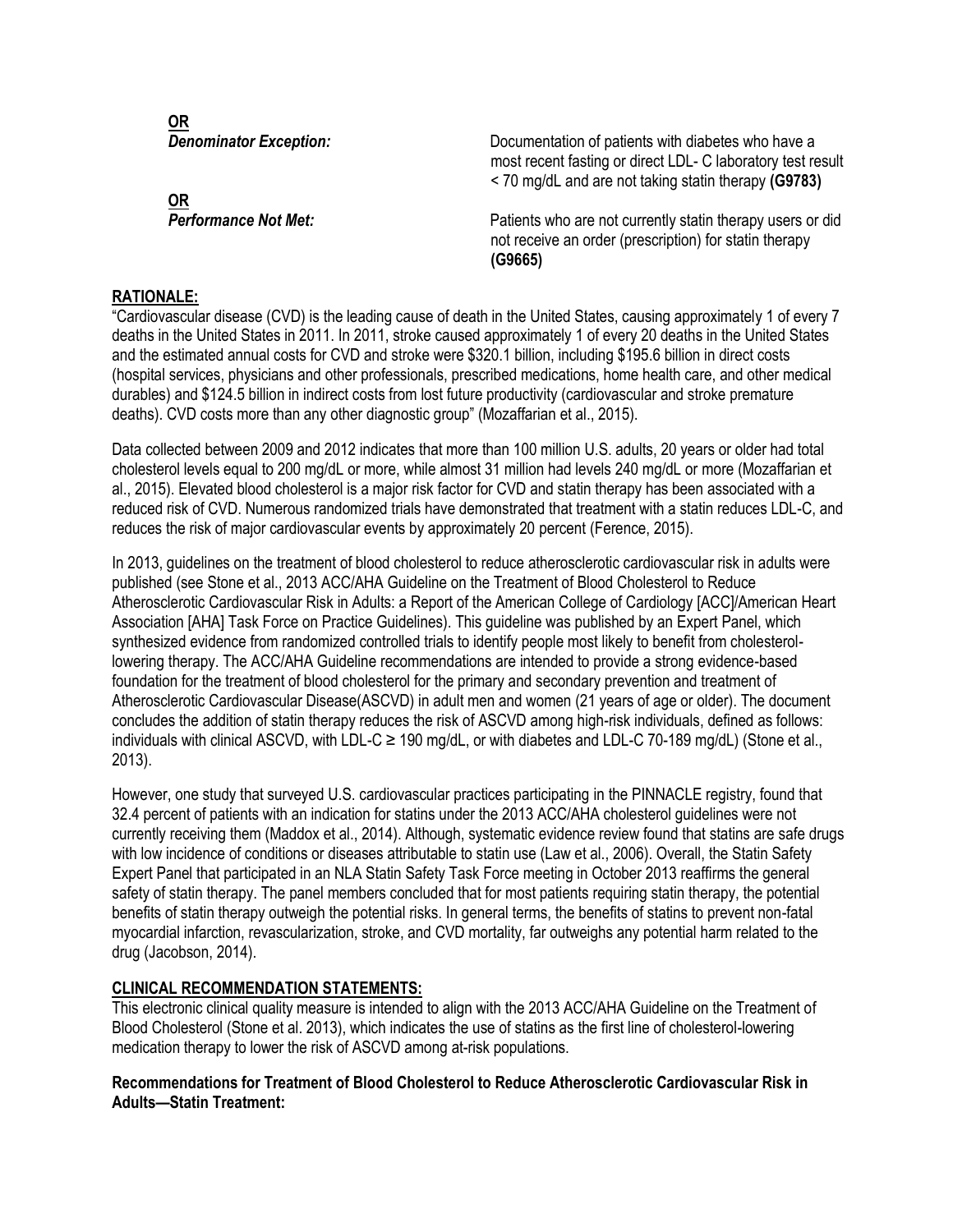Secondary Prevention:

- 1. High-intensity statin therapy should be initiated or continued as first-line therapy in women and men < 75 years of age who have clinical ASCVD, unless contraindicated. (Level of Evidence A), (ACC/AHA, 2013)
- 2. In individuals with clinical ASCVD in whom high-intensity statin therapy would otherwise be used, when highintensity statin therapy is contraindicated or when characteristics predisposing to statin-associated adverse effects are present, moderate-intensity statin should be used as the second option if tolerated. (Level of Evidence A), (ACC/AHA, 2013)

Primary Prevention in Individuals ≥ 21 Years of Age With LDL-C ≥ 190 mg/dL:

• Adults ≥ 21 years of age with primary LDL–C ≥ 190 mg/dL should be treated with statin therapy (10-year ASCVD risk estimation is not required). (*Level of Evidence B*), (ACC/AHA, 2013)

Primary Prevention in Individuals With Diabetes and LDL-C 70-189 mg/dL:

• Moderate-intensity statin therapy should be initiated or continued for adults 40-75 years of age with diabetes. (*Level of Evidence A*), (ACC/AHA, 2013)

Intensity of statin therapy in primary and secondary prevention:

The expert panel of the 2013 ACC/AHA Guidelines (Stone et al., 2013) defines recommended intensity of statin therapy on the basis of the average expected LDL-C response to specific statin and dose. Although intensity of statin therapy is important in managing cholesterol, this measure assesses prescription of ANY statin therapy, irrespective of intensity. Assessment of appropriate intensity and dosage documentation added too much complexity to allow inclusion of statin therapy intensity in the measure at this time.

| <b>Generic Name</b>              | <b>Brand or Trade Name</b> | <b>Medication Type, If Applicable</b> |
|----------------------------------|----------------------------|---------------------------------------|
| Atorvastatin                     | Lipitor                    | <b>Statin</b>                         |
| Fluvastatin                      | Lescol XL or Lescol        | <b>Statin</b>                         |
| Lovastatin (Mevinolin)           | Mevacor or Altoprev        | Statin                                |
| Pitavastatin                     | Livalo                     | Statin                                |
| Pravastatin Sodium               | Pravachol                  | <b>Statin</b>                         |
| Rosuvastatin Calcium             | Crestor                    | <b>Statin</b>                         |
| Simvastatin                      | Zocor                      | Statin                                |
| Amlodipine Besylate/Atorvastatin | Caduet                     | Combination                           |
| Ezetimibe/Simvastatin            | Vytorin                    | Combination                           |

**Table 1 - Statin Medication Therapy List (NOTE: List does NOT include dosage):**

#### **COPYRIGHT:**

Limited proprietary coding is contained in the measure specifications for convenience. Users of the proprietary code sets should obtain all necessary licenses from the owners of these code sets. Quality Insights, Inc. disclaims all liability for use or accuracy of any Current Procedural Terminology (CPT®) or other coding contained in the specifications.

(CPT®) contained in the Measure specifications is copyright 2007-2017 American Medical Association.

LOINC® copyright 2004-2017 Regenstrief Institute, Inc. This material contains SNOMED Clinical Terms (SNOMED CT®) copyright 2004-2017 [International Health Terminology Standards Development Organisation. All Rights Reserved.

**THE MEASURES AND SPECIFICATIONS ARE PROVIDED "AS IS" WITHOUT WARRANTY OF ANY KIND**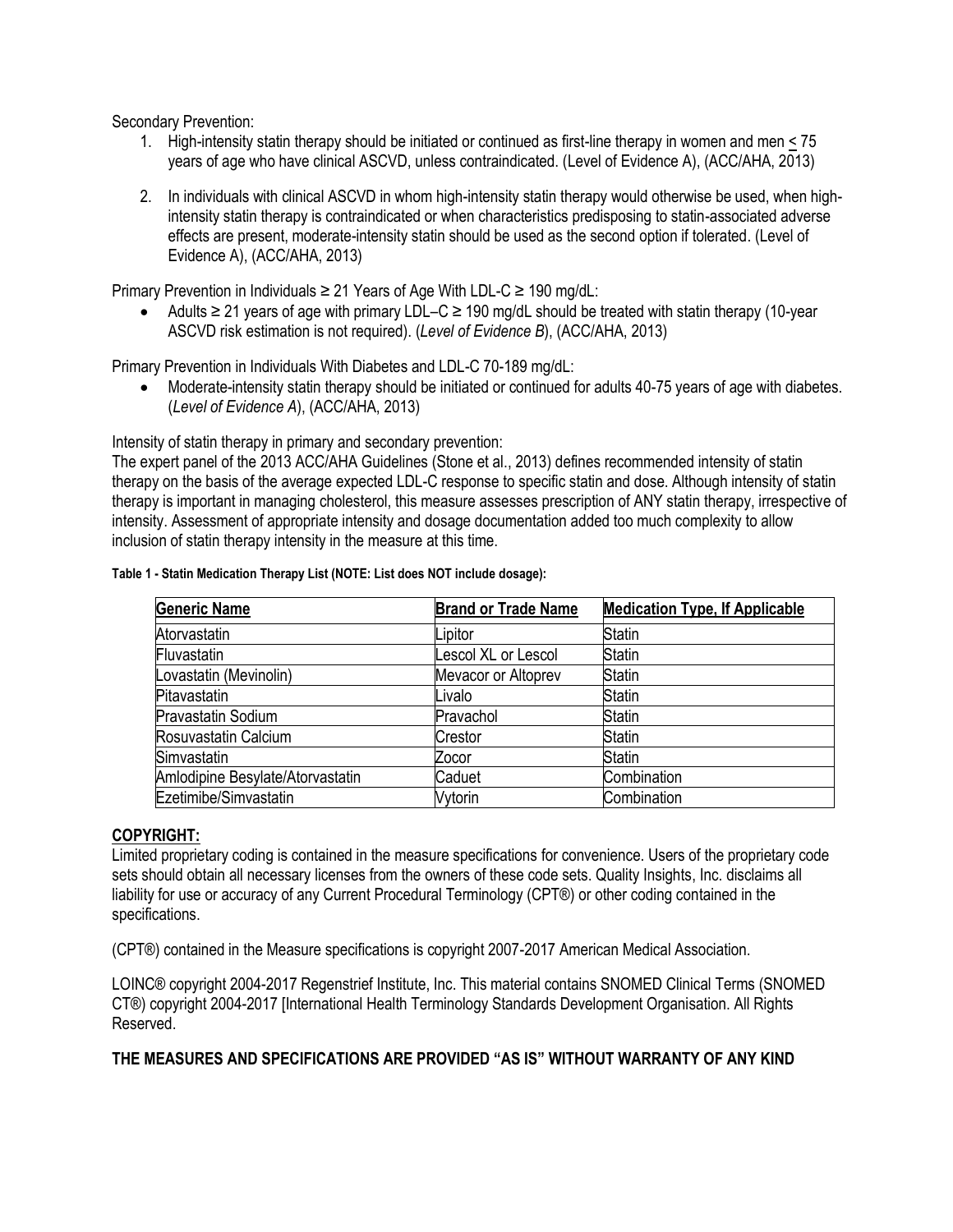

\*See the posted Measure Specification for specific coding and instructions to submit this measure.

NOTE: Submission Frequency: Patient-process

CPT only copyright 2017 American Medical Association. All rights reserved.<br>The measure diagrams were developed by CMS as a supplemental resource to be used<br>in conjunction with the measure specifications. They should not be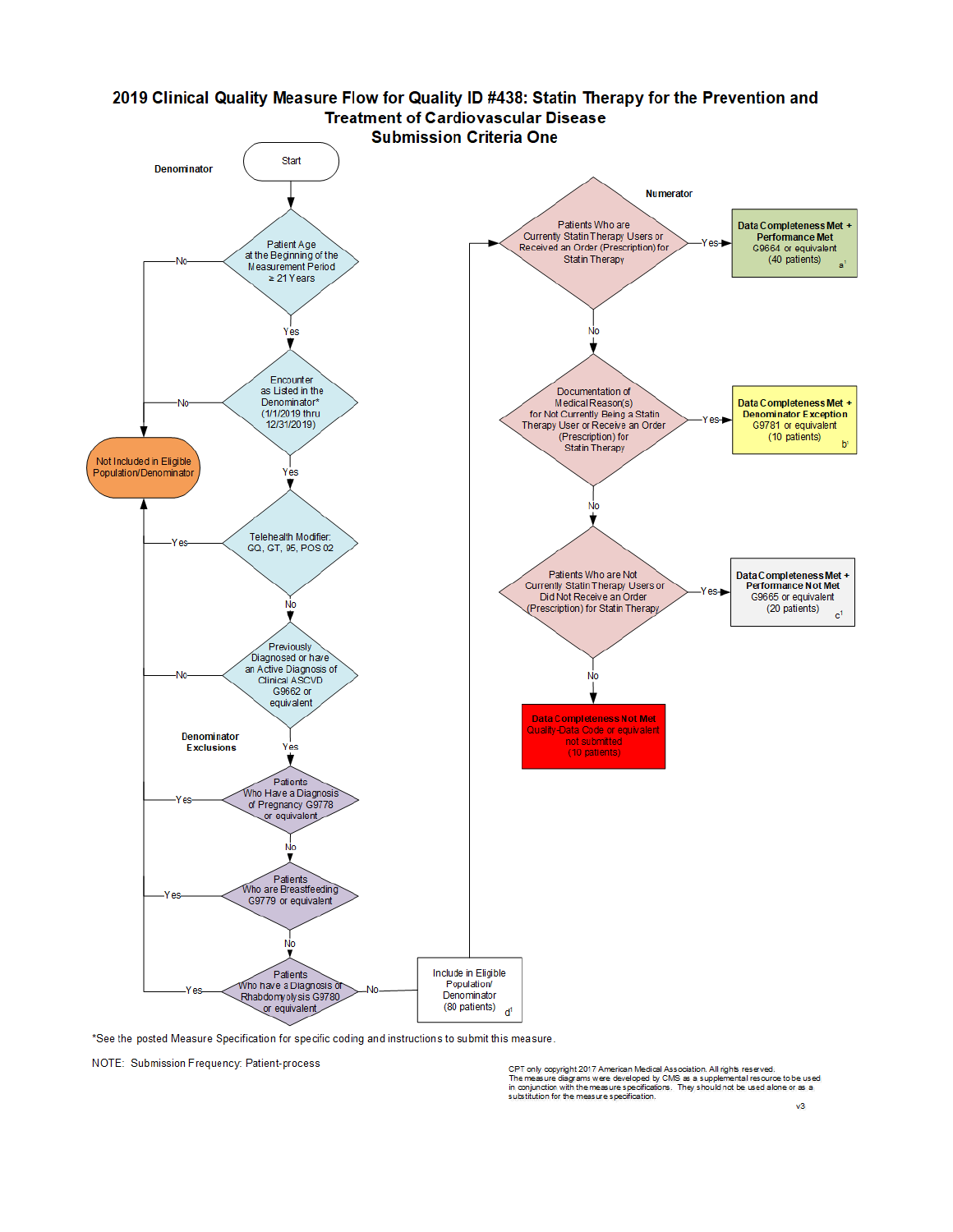

# 2019 Clinical Quality Measure Flow for Quality ID #438: Statin Therapy for the Prevention and

\*See the posted Measure Specification for specific coding and instructions to submit this measure.<br>NOTE: Submission Frequency: Patient-Process

CPT only copyright 2017 American Medical Association. All rights reserved.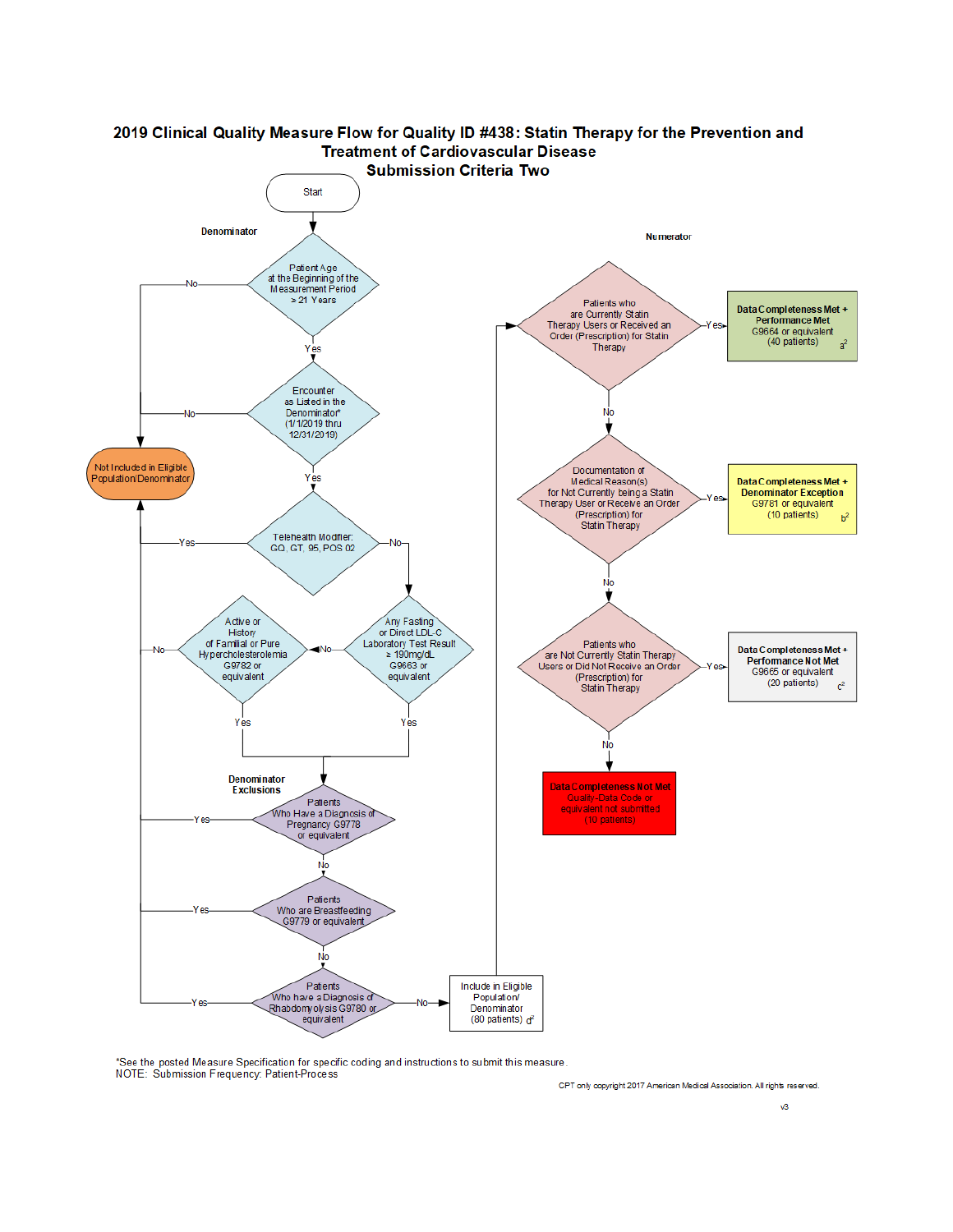

\*See the posted Measure Specification for specific coding and instructions to submit this measure. NOTE: Submission Frequency: Patient Process

CPT only copyright 2017 American Medical Association. All rights TeSeTVed.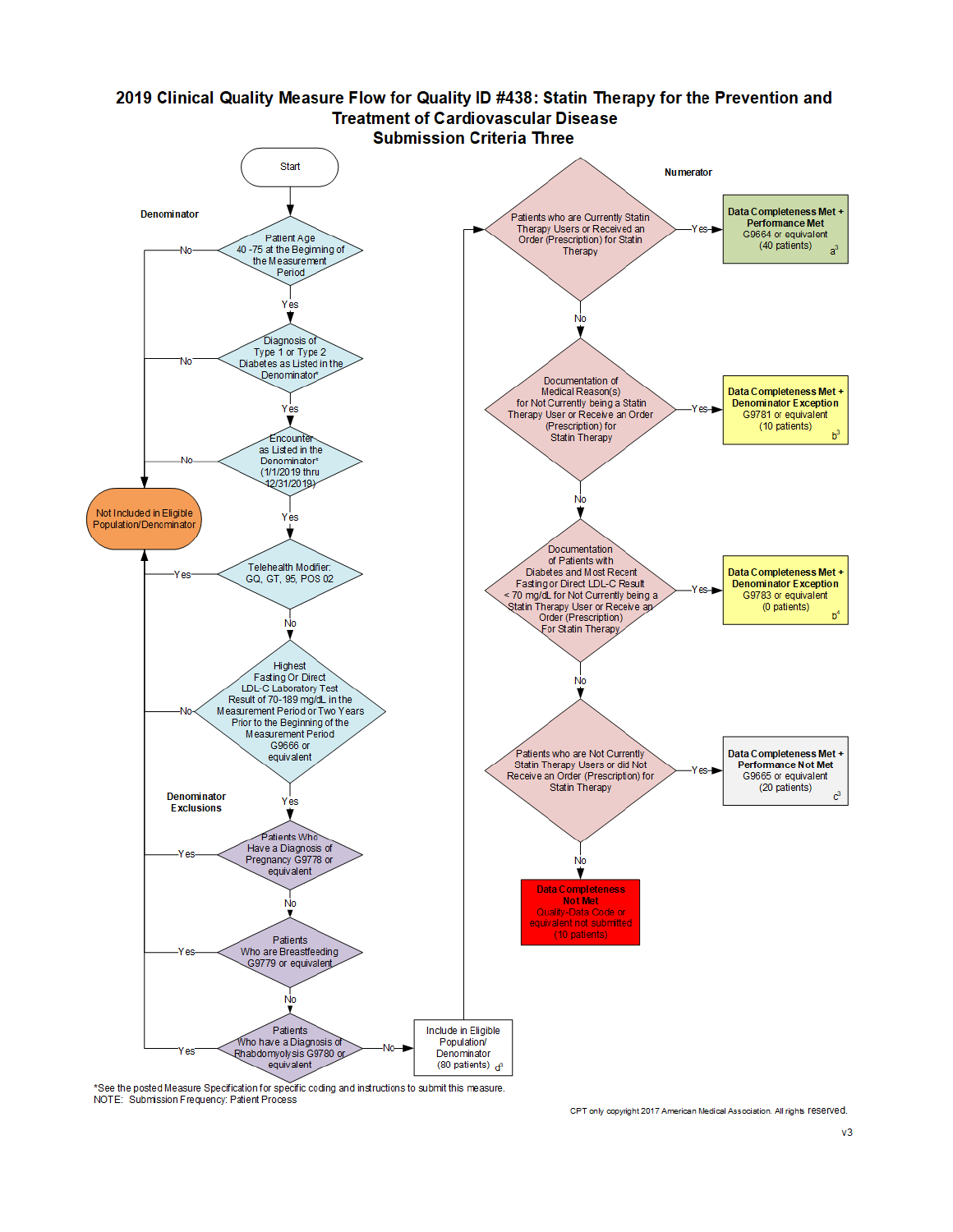#### 2019 Clinical Quality Measure Flow for Quality ID #438: Statin Therapy for the Prevention and **Treatment of Cardiovascular Disease**



Data Completeness = <u>Performance Met (a<sup>1</sup>+a<sup>2</sup>+a<sup>3</sup>=120 pts) + Denominator Exception (b<sup>1</sup>+b<sup>2</sup>+b<sup>4</sup>=30 pts) + Performance Not Met (c<sup>1</sup>+c<sup>2</sup>+c<sup>3</sup>=60 pts) = 210 pts = 87.50%<br>Eligible Population / Denominator (d<sup>1</sup>+d<sup>2</sup>+d<sup>3</sup>=240 pts) = 240 p</u> Performance Rate=

 $\frac{\text{Performance Uet (a}^1+a^2+a^3=120 \text{ pts})}{\text{Data Completeness Numerator (210 pts)} - \text{Denominator Exception (b}^1+b^2+b^3+b^4=30 \text{ pts})} = \frac{120 \text{ pts}}{180 \text{ pts}} = 66.66\%$ 

\*See the posted Measure Specification for specific coding and instructions to submit this measure.

NOTE: Submission Frequency: Patient-process

CPT only copyright 2017 American Medical Association. All rights reserved.<br>The measure diagrams were developed by CMS as a supplemental resource to be used<br>in conjunction with the measure specifications. They should not be

 $\sqrt{3}$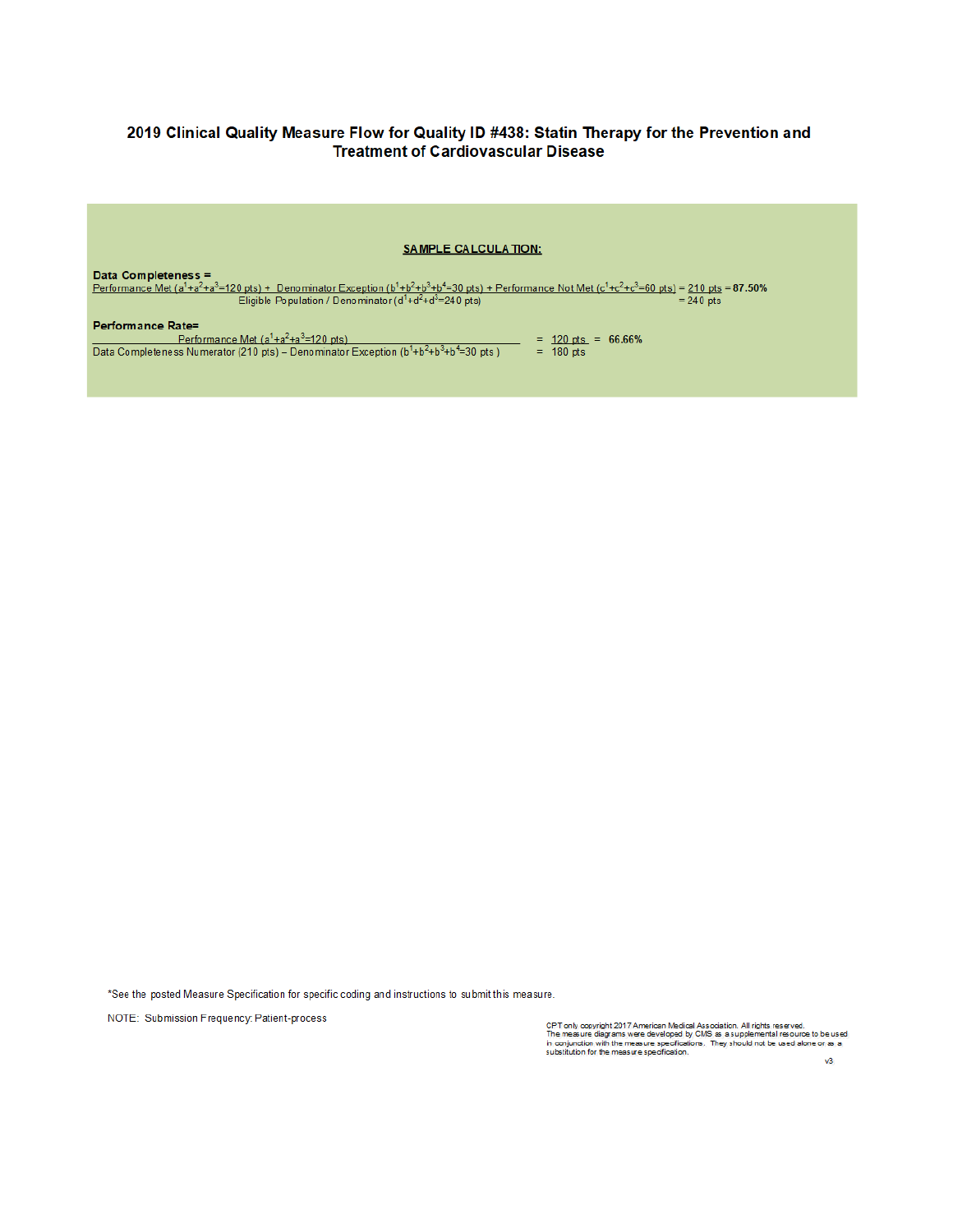# **2019 Clinical Quality Measure Flow Narrative For Quality ID #438: Statin Therapy for the Prevention and Treatment of Cardiovascular Disease**

Please refer to the specific section of the specification to identify the denominator and numerator information for use in submitting this Individual Specification.

#### **Submission Criteria 1:**

- 1. Start with Denominator
- 2. Check Patient Age:
	- a. If the Patient Age is greater than or equal to 21 Years at the beginning of the Measurement Period and equals No, do not include in Eligible Population. Stop Processing.
	- b. If the Patient Age is greater than or equal to 21 Years at the beginning of the Measurement Period and equals Yes during the Measurement Period, proceed to check Encounter Performed.
- 3. Check Encounter Performed:
	- a. If Encounter as Listed in the Denominator equals No, do not include in Eligible Population. Stop Processing.
	- b. If Encounter as Listed in the Denominator equals Yes, proceed to check Telehealth Modifier
- 4. Check Telehealth Modifier
	- a. If Telehealth Modifier as Listed in the Denominator equals No, proceed to check Previously Diagnosed or have an Active Diagnosis of Clinical ASCVD.
	- b. If Telehealth Modifier as Listed in the Denominator equals Yes, do not include in Eligible Population. Stop Processing.
- 5. Check Previously Diagnosed or have an Active Diagnosis of Clinical ASCVD:
	- a. If Previously Diagnosed or have an Active Diagnosis of Clinical ASCVD equals No, do not include in Eligible Population. Stop Processing.
	- b. If Previously Diagnosed or have an Active Diagnosis of Clinical ASCVD equals Yes, proceed to check Patients Who Have a Diagnosis of Pregnancy.
- 6. Check Patients Who Have a Diagnosis of Pregnancy:
	- a. If Patients Who Have a Diagnosis of Pregnancy equals No, proceed to check Patients Who are Breastfeeding
	- b. If Patients Who Have a Diagnosis of Pregnancy equals Yes, do not include in Eligible Population. Stop Processing.
- 7. Check Patients Who are Breastfeeding:
	- a. If Patients Who are Breastfeeding equals No, proceed to check Patients Who have a Diagnosis of Rhabdomyolysis.
	- b. If Patients Who are Breastfeeding equals Yes, do not include in Eligible Population. Stop Processing.
- 8. Check Patients Who have a Diagnosis of Rhabdomyolysis:
	- a. If Patients Who have a Diagnosis of Rhabdomyolysis equals No, include in Eligible Population.
	- b. If Patients Who have a Diagnosis of Rhabdomyolysis equals Yes, do not include in Eligible Population. Stop Processing.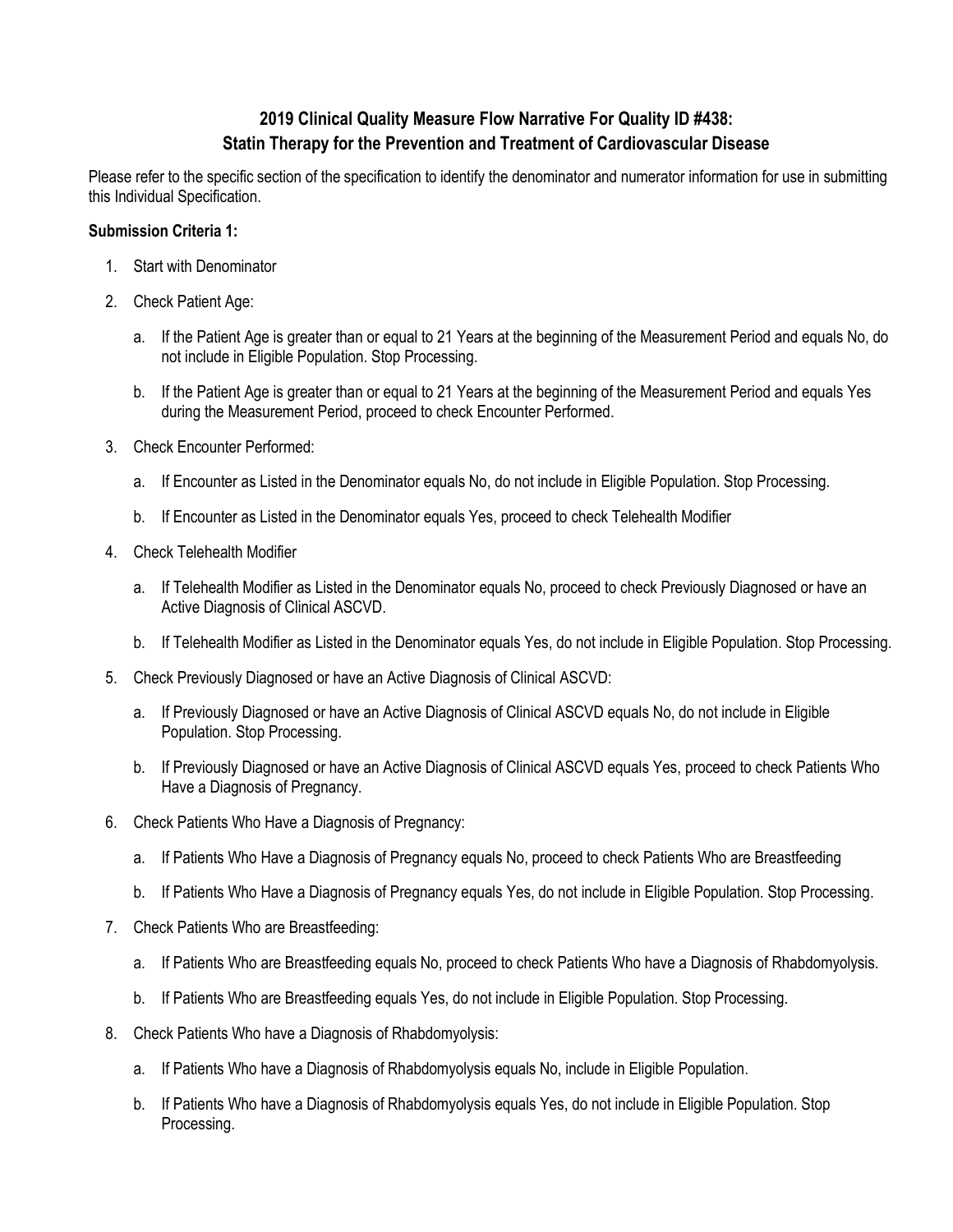- 9. Denominator Population:
	- a. Denominator Population is all Eligible Patients in the Denominator. Denominator is represented as Denominator in the Sample Calculation listed at the end of this document. Letter d<sup>1</sup> equals 80 patients in the Sample Calculation.
- 10. Start Numerator
- 11. Check Patients who are Currently Statin Therapy Users or Received an Order (Prescription) for Statin Therapy:
	- a. If Patients who are Currently Statin Therapy Users or Received an Order (Prescription) for Statin Therapy equals Yes, include in Data Completeness Met and Performance Met.
	- b. Data Completeness Met and Performance Met letter is represented as Data Completeness and Performance Rate in the Sample Calculation listed at the end of this document. Letter a<sup>1</sup> equals 40 patients in the Sample Calculation.
	- c. If Patients who are Currently Statin Therapy Users or Received an Order (Prescription) for Statin Therapy equals No, proceed to check Documentation of Medical Reason(s) for Not Currently Being a Statin Therapy User or Receive an Order (Prescription) for Statin Therapy.
- 12. Check Documentation of Medical Reason(s) for Not Currently Being a Statin Therapy User or Receive an Order (Prescription) for Statin Therapy.
	- a. If Documentation of Medical Reason(s) for Not Currently Being a Statin Therapy User or Receive an Order (Prescription) for Statin Therapy equals Yes, include in Data Completeness Met and Denominator Exception.
	- b. Data Completeness Met and Denominator Exception letter is represented as Data Completeness and Performance Rate in the Sample Calculation listed at the end of this document. Letter b<sup>1</sup> equals 10 patients in the Sample Calculation.
	- c. If Documentation of Medical Reason(s) for Not Currently Being a Statin Therapy User or Receive an Order (Prescription) for Statin Therapy equals No, proceed to check Patients who are Not Currently Statin Therapy Users or Did Not Receive an Order (Prescription) for Statin Therapy.
- 13. Check Patients who are Not Currently Statin Therapy Users or Did Not Receive an Order (Prescription) for Statin Therapy:
	- a. If Patients who are Not Currently Statin Therapy Users or Did Not Receive an Order (Prescription) for Statin Therapy equals Yes, include in Data Completeness Met and Performance Not Met.
	- b. Data Completeness Met and Performance Not Met letter is represented as Data Completeness in the Sample Calculation listed at the end of this document. Letter c<sup>1</sup> equals 20 patients in the Sample Calculation.
	- c. If Patients who are Not Currently Statin Therapy Users or Did Not Receive an Order (Prescription) for Statin Therapy equals No, proceed to check Data Completeness Not Met.
- 14. Check Data Completeness Not Met:
	- a. If Data Completeness Not Met, the Quality Data Code or equivalent was not submitted. 10 patients have been subtracted from the Data Completeness Numerator in the Sample Calculation.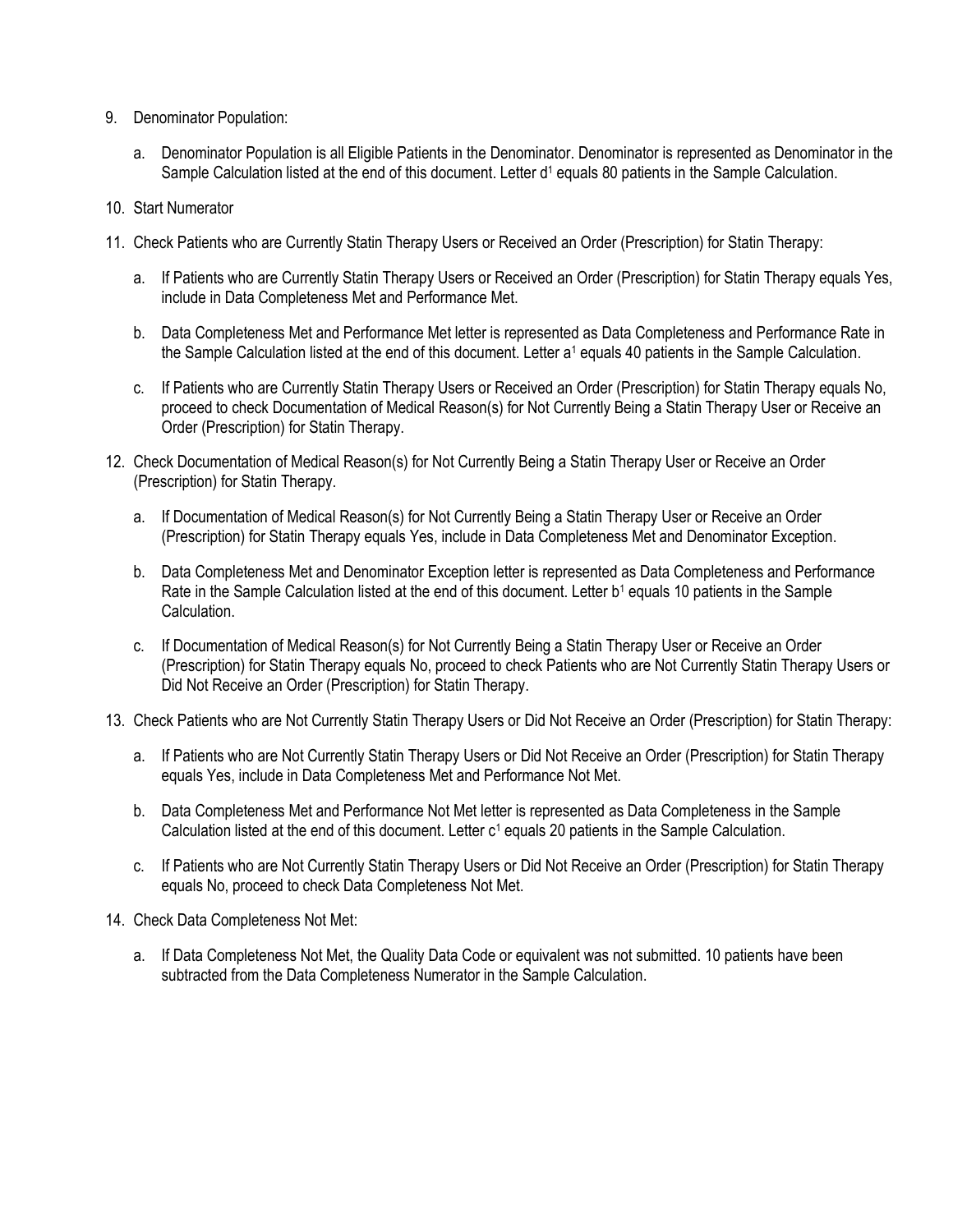# **2019 Clinical Quality Measure Flow Narrative For Quality ID #438: Statin Therapy for the Prevention and Treatment of Cardiovascular Disease**

Please refer to the specific section of the specification to identify the denominator and numerator information for use in submitting this Individual Specification.

#### **Submission Criteria 2:**

- 1. Start with Denominator
- 2. Check Patient Age:
	- a. If the Patient Age is greater than or equal to 21 Years at the beginning of the Measurement Period and equals No, do not include in Eligible Population. Stop Processing.
	- b. If the Patient Age is greater than or equal to 21 Years at the beginning of the Measurement Period and equals Yes during the Measurement Period, proceed to check Encounter Performed.
- 3. Check Encounter Performed:
	- a. If Encounter as Listed in the Denominator equals No, do not include in Eligible Population. Stop Processing.
	- b. If Encounter as Listed in the Denominator equals Yes, proceed to check Telehealth Modifier.
- 4. Check Telehealth Modifier:
	- a. If Telehealth Modifier as listed in the Denominator equals No, proceed to check Any Fasting or Direct LDL-C Laboratory Test Result ≥ 190mg/dL.
	- b. If Telehealth Modifier as listed in the Denominator equals Yes, do not include in Eligible Population. Stop Processing.
- 5. Check Any Fasting or Direct LDL-C Laboratory Test Result ≥ 190mg/dL:
	- a. If Any Fasting or Direct LDL-C Laboratory Test Result ≥ 190mg/dL equals No, proceed to check Active or History of Familial or Pure Hypercholesterolemia.
	- b. If Any Fasting or Direct LDL-C Laboratory Test Result ≥ 190mg/dL equals Yes, proceed to check Patients Who Have a Diagnosis of Pregnancy.
- 6. Check Active or History of Familial or Pure Hypercholesterolemia:
	- a. If Active or History of Familial or Pure Hypercholesterolemia equals No, do not include in Eligible Population. Stop Processing.
	- b. If Active or History of Familial or Pure Hypercholesterolemia equals Yes, proceed to check Patients Who Have a Diagnosis of Pregnancy.
- 7. Check Patients Who Have a Diagnosis of Pregnancy:
	- a. If Patients Who Have a Diagnosis of Pregnancy equals No, proceed to check Patients Who are Breastfeeding
	- b. If Patients Who Have a Diagnosis of Pregnancy equals Yes, do not include in Eligible Population. Stop Processing.
- 8. Check Patients Who are Breastfeeding:
	- a. If Patients Who are Breastfeeding equals No, proceed to check Patients Who have a Diagnosis of Rhabdomyolysis.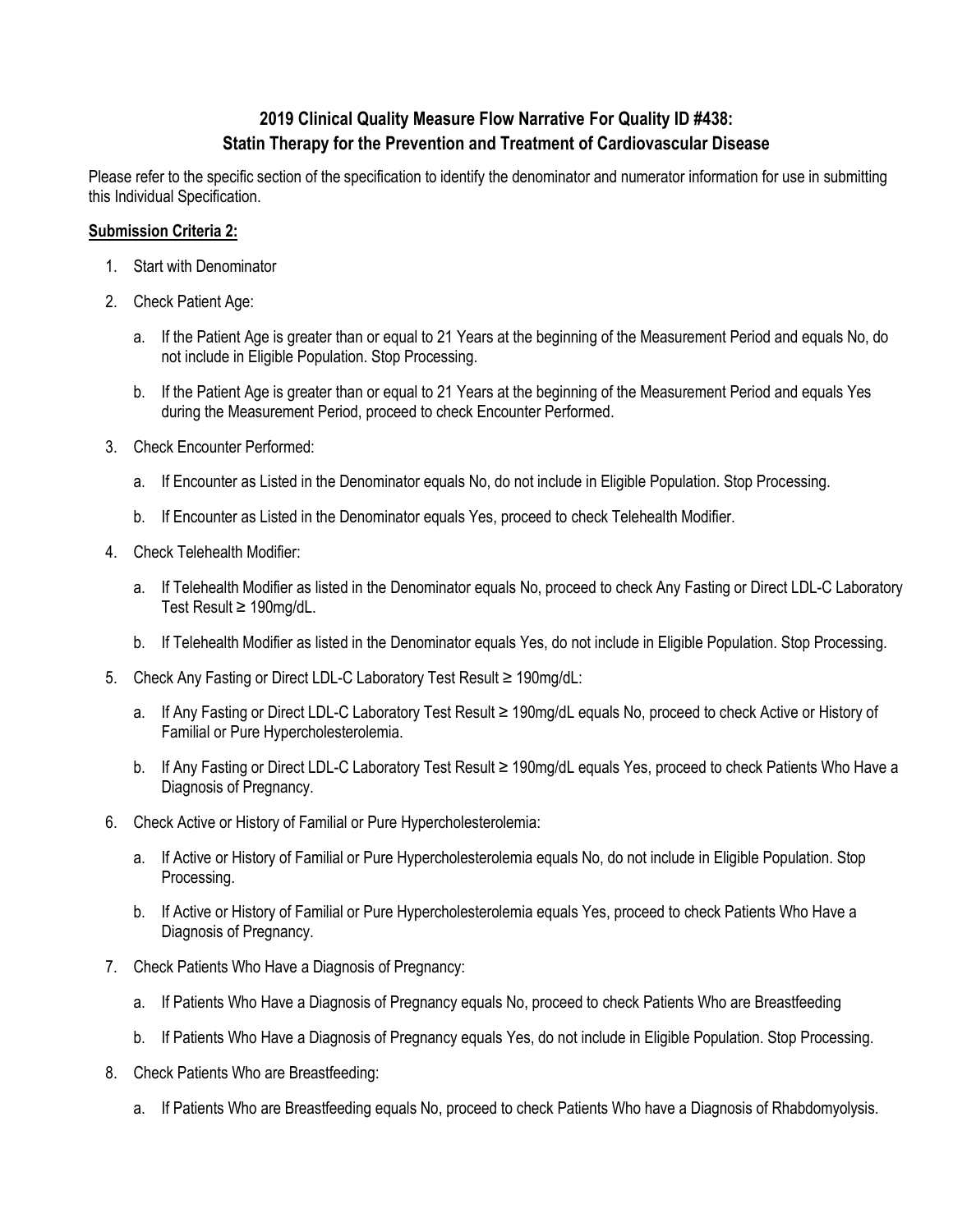- b. If Patients Who are Breastfeeding equals Yes, do not include in Eligible Population. Stop Processing.
- 9. Check Patients Who have a Diagnosis of Rhabdomyolysis:
	- a. If Patients Who have a Diagnosis of Rhabdomyolysis equals No, include in Eligible Population
	- b. If Patients Who have a Diagnosis of Rhabdomyolysis equals Yes, do not include in Eligible Population. Stop Processing.
- 10. Denominator Population:
	- a. Denominator Population is all Eligible Patients in the Denominator. Denominator is represented as Denominator in the Sample Calculation listed at the end of this document. Letter  $d^2$  equals 80 patients in the Sample Calculation.
- 11. Start Numerator
- 12. Check Patients who are Currently Statin Therapy Users or Received an Order (Prescription) for Statin Therapy:
	- a. If Patients who are Currently Statin Therapy Users or Received an Order (Prescription) for Statin Therapy equals Yes, include in Data Completeness Met and Performance Met.
	- b. Data Completeness Met and Performance Met letter is represented as Data Completeness and Performance Rate in the Sample Calculation listed at the end of this document. Letter a<sup>2</sup> equals 40 patients in the Sample Calculation.
	- c. If Patients who are Currently Statin Therapy Users or Received an Order (Prescription) for Statin Therapy equals No, proceed to check Documentation of Medical Reason(s) for Not Currently Being a Statin Therapy User or Receive an Order (Prescription) for Statin Therapy.
- 13. Check Documentation of Medical Reason(s) for Not Currently Being a Statin Therapy User or Receive an Order (Prescription) for Statin Therapy.
	- a. If Documentation of Medical Reason(s) for Not Currently Being a Statin Therapy User or Receive an Order (Prescription) for Statin Therapy equals Yes, include in Data Completeness Met and Denominator Exception.
	- b. Data Completeness Met and Denominator Exception letter is represented as Data Completeness and Performance Rate in the Sample Calculation listed at the end of this document. Letter  $b^2$  equals 10 patients in the Sample Calculation.
	- c. If Documentation of Medical Reason(s) for Not Currently Being a Statin Therapy User or Receive an Order (Prescription) for Statin Therapy equals No, proceed to check Patients who are Not Currently Statin Therapy Users or Did Not Receive an Order (Prescription) for Statin Therapy.
- 14. Check Patients who are Not Currently Statin Therapy Users or Did Not Receive an Order (Prescription) for Statin Therapy:
	- a. If Patients who are Not Currently Statin Therapy Users or Did Not Receive an Order (Prescription) for Statin Therapy equals Yes, include in Data Completeness Met and Performance Not Met.
	- b. Data Completeness Met and Performance Not Met letter is represented as Data Completeness in the Sample Calculation listed at the end of this document. Letter  $c^2$  equals 20 patients in the Sample Calculation.
	- c. If Patients who are Not Currently Statin Therapy Users or Did Not Receive an Order (Prescription) for Statin Therapy equals No, proceed to check Data Completeness Not Met.
- 15. Check Data Completeness Not Met: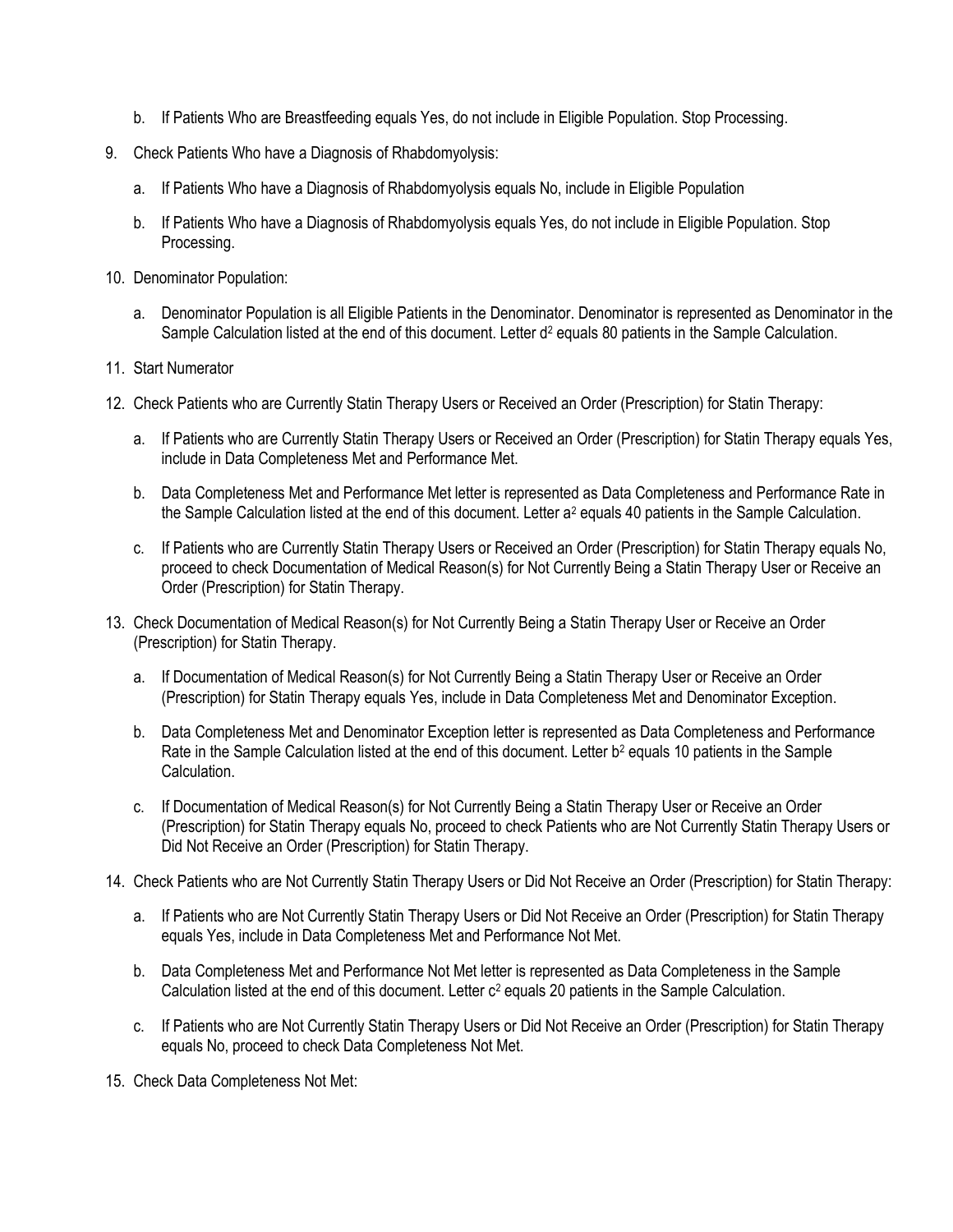a. If Data Completeness Not Met, the Quality Data Code or equivalent was not submitted. 10 patients have been subtracted from the Data Completeness Numerator in the Sample Calculation.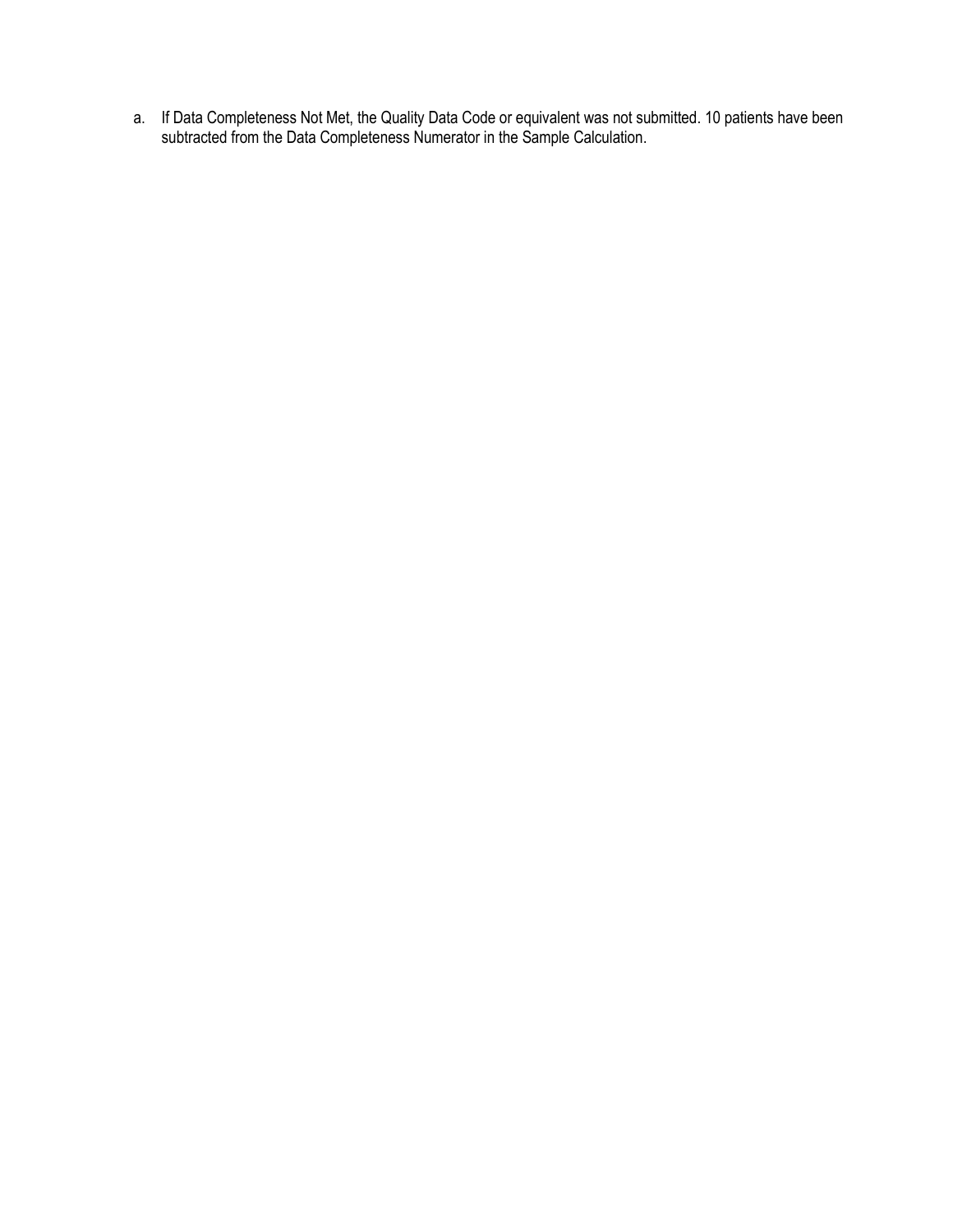# **2019 Clinical Quality Measure Flow Narrative For Quality ID #438: Statin Therapy for the Prevention and Treatment of Cardiovascular Disease**

Please refer to the specific section of the specification to identify the denominator and numerator information for use in submitting this Individual Specification.

#### **Submission Criteria 3:**

- 1. Start with Denominator
- 2. Check Patient Age:
	- a. If the Patient Age is 40 through 75 Years at the beginning of the Measurement Period equals No, do not include in Eligible Population. Stop Processing.
	- b. If the Patient Age is 40 through 75 Years at the beginning of the Measurement Period equals Yes, proceed to check Diagnosis of Type 1 or Type 2 Diabetes.
- 3. Check Diagnosis of Type 1 or Type 2 Diabetes:
	- a. If Diagnosis of Type 1 or Type 2 Diabetes as Listed in the Denominator equals No, do not include in Eligible Population. Stop Processing.
	- b. If Diagnosis of Type 1 or Type 2 Diabetes as Listed in the Denominator equals Yes, proceed to check Encounter Performed.
- 4. Check Encounter Performed:
	- a. If Encounter as Listed in the Denominator equals No, do not include in Eligible Population. Stop Processing.
	- b. If Encounter as Listed in the Denominator equals Yes, proceed to check Telehealth Modifier.
- 5. Check Telehealth Modifier:
	- a. If Telehealth Modifier as listed in the Denominator equals No, proceed to check Highest Fasting or Direct LDL-C Laboratory Test Result of 70-189 mg/dL in the Measurement Period or Two Years Prior to the Beginning of the Measurement Period.
	- b. If Telehealth Modifier as listed in the Denominator equals Yes, do not include in Eligible Population. Stop Processing.
- 6. Check Highest Fasting Or Direct LDL-C Laboratory Test Result of 70-189 mg/dL in the Measurement Period or Two Years Prior to the Beginning of the Measurement Period:
	- a. If Highest Fasting Or Direct LDL-C Laboratory Test Result of 70-189 mg/dL in the Measurement Period or Two Years Prior to the Beginning of the Measurement Period equals No, do not include in Eligible Population. Stop Processing.
	- b. If Highest Fasting Or Direct LDL-C Laboratory Test Result of 70-189 mg/dL in the Measurement Period or Two Years Prior to the Beginning of the Measurement Period equals Yes, proceed to check Patients Who Have a Diagnosis of Pregnancy.
- 7. Check Patients Who Have a Diagnosis of Pregnancy:
	- a. If Patients Who Have a Diagnosis of Pregnancy equals No, proceed to check Patients Who are Breastfeeding
	- b. If Patients Who Have a Diagnosis of Pregnancy equals Yes, do not include in Eligible Population. Stop Processing.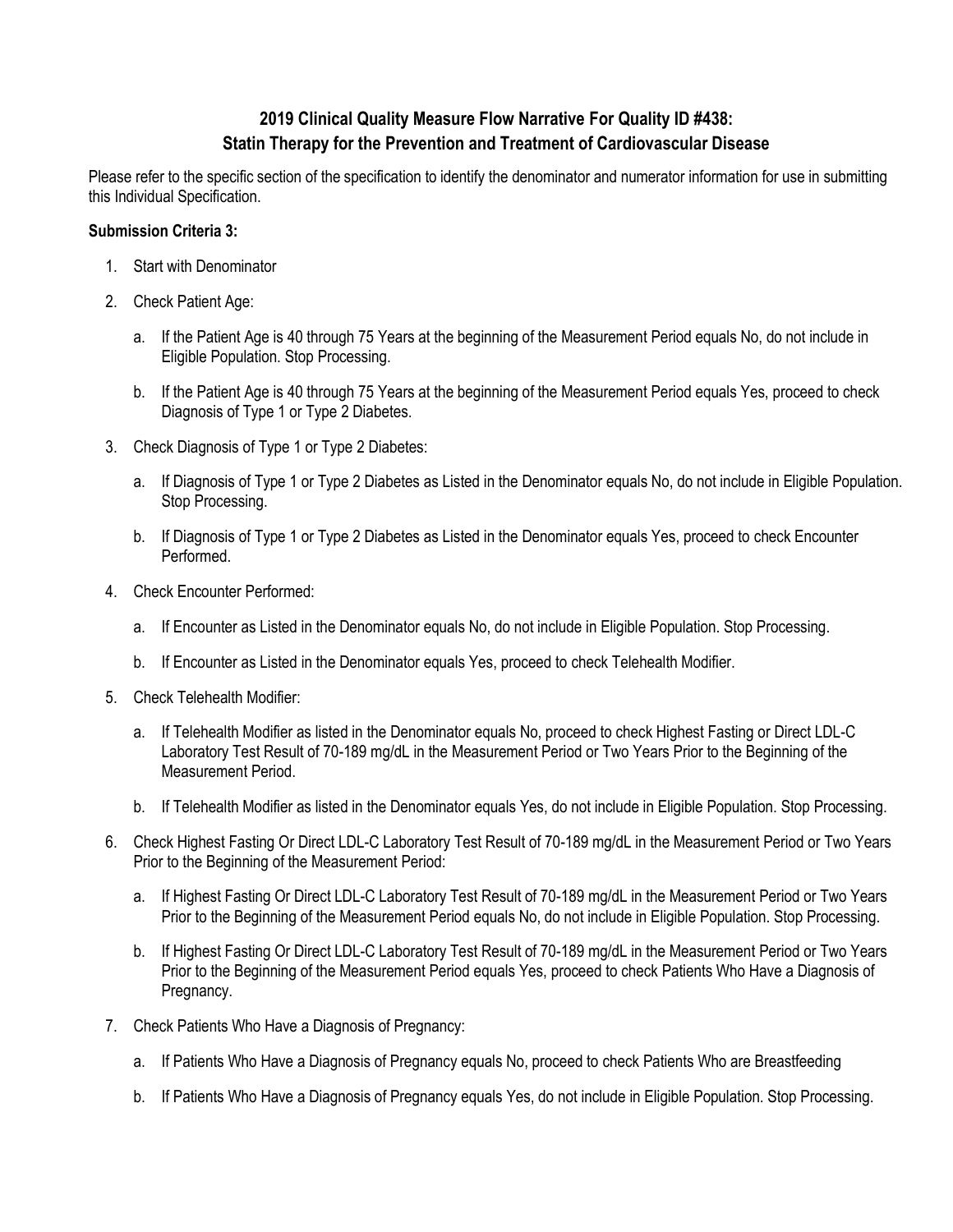- 8. Check Patients Who are Breastfeeding:
	- a. If Patients Who are Breastfeeding equals No, proceed to check Patients Who have a Diagnosis of Rhabdomyolysis.
	- b. If Patients Who are Breastfeeding equals Yes, do not include in Eligible Population. Stop Processing.
- 9. Check Patients Who have a Diagnosis of Rhabdomyolysis:
	- a. If Patients Who have a Diagnosis of Rhabdomyolysis equals No, include in Eligible Population
	- b. If Patients Who have a Diagnosis of Rhabdomyolysis equals Yes, do not include in Eligible Population. Stop Processing.
- 10. Denominator Population:
	- a. Denominator Population is all Eligible Patients in the Denominator. Denominator is represented as Denominator in the Sample Calculation listed at the end of this document. Letter  $d<sup>3</sup>$  equals 80 patients in the Sample Calculation.
- 11. Start Numerator
- 12. Check Patients who are Currently Statin Therapy Users or Received an Order (Prescription) for Statin Therapy:
	- a. If Patients who are Currently Statin Therapy Users or Received an Order (Prescription) for Statin Therapy equals Yes, include in Data Completeness Met and Performance Met.
	- b. Data Completeness Met and Performance Met letter is represented as Data Completeness and Performance Rate in the Sample Calculation listed at the end of this document. Letter a<sup>3</sup> equals 40 patients in Sample Calculation.
	- c. If Patients who are Currently Statin Therapy Users or Received an Order (Prescription) for Statin Therapy equals No, proceed to check Documentation of Medical Reason(s) for Not Currently Being a Statin Therapy User or Receive an Order (Prescription) for Statin Therapy.
- 13. Check Documentation of Medical Reason(s) for Not Currently Being a Statin Therapy User or Receive an Order (Prescription) for Statin Therapy.
	- a. If Documentation of Medical Reason(s) for Not Currently Being a Statin Therapy User or Receive an Order (Prescription) for Statin Therapy equals Yes, include in Data Completeness Met and Denominator Exception.
	- b. Data Completeness Met and Denominator Exception letter is represented as Data Completeness and Performance Rate in the Sample Calculation listed at the end of this document. Letter b<sup>3</sup> equals 10 patients in the Sample Calculation.
	- c. If Documentation of Medical Reason(s) for Not Currently Being a Statin Therapy User or Receive an Order (Prescription) for Statin Therapy equals No, proceed to check Documentation of Patients with Diabetes and Most Recent Fasting or Direct LDL-C Result < 70 mg/dL for Not Currently being a Statin Therapy User or Receive an Order (Prescription) for Statin Therapy.
- 14. Check Documentation of Patients with Diabetes and Most Recent Fasting or Direct LDL-C Result <70 mg/dL for Not Currently being a Statin Therapy User or Receive an Order (Prescription) for Statin Therapy:
	- a. If Documentation of Patients with Diabetes and Most Recent Fasting or Direct LDL-C Result <70 mg/dL for Not Currently being a Statin Therapy User or Receive an Order (Prescription) for Statin Therapy equals Yes, include in Data Completeness Met and Denominator Exception.
	- b. Data Completeness Met and Denominator Exception letter is represented as Data Completeness and Performance Rate in the Sample Calculation listed at the end of this document. Letter b<sup>4</sup> equals 0 patients in the Sample Calculation.